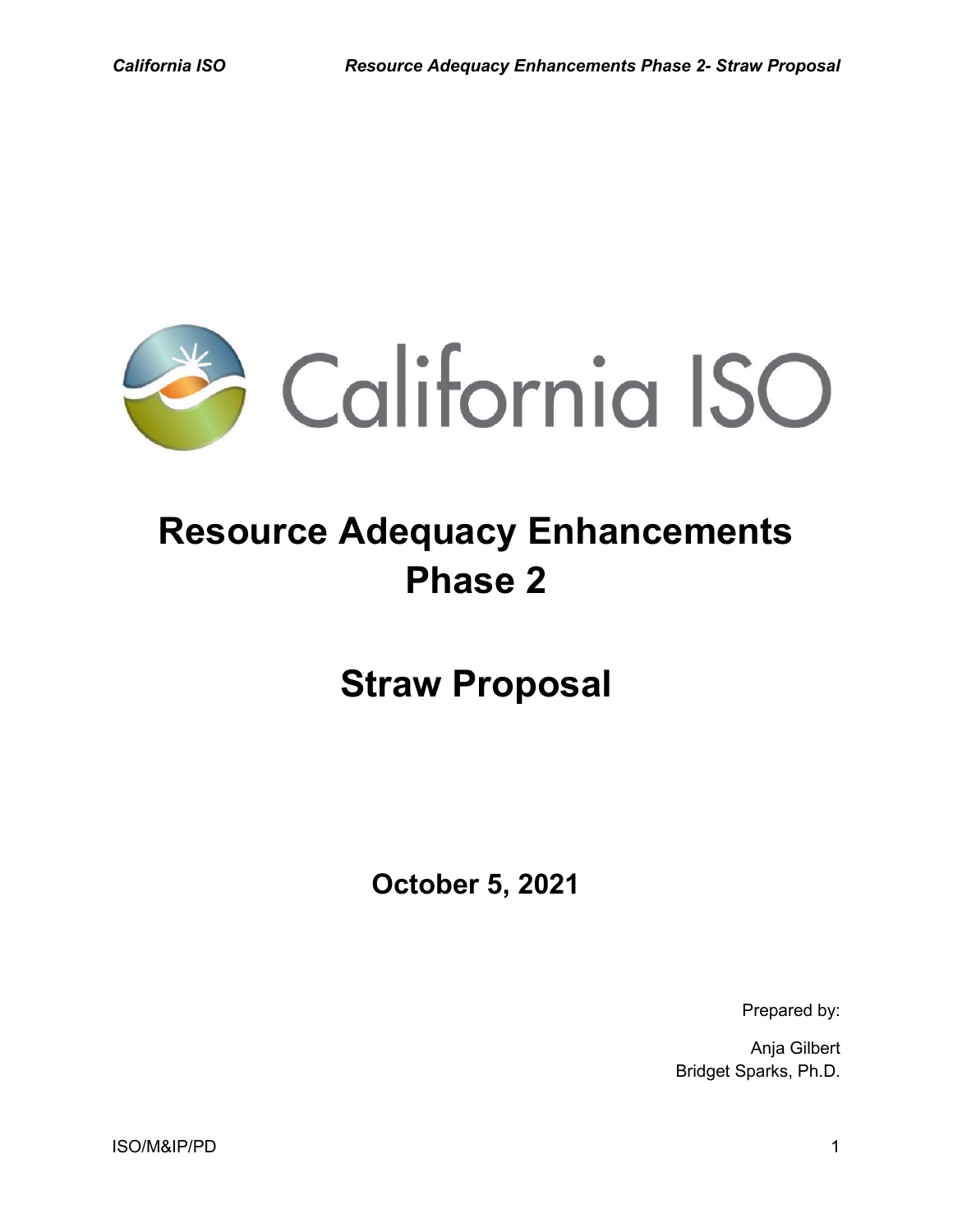# **Table of Contents**

| 1.                                                                                       |  |  |  |  |  |
|------------------------------------------------------------------------------------------|--|--|--|--|--|
| 2.                                                                                       |  |  |  |  |  |
| 3.                                                                                       |  |  |  |  |  |
| 4.                                                                                       |  |  |  |  |  |
| 4.1                                                                                      |  |  |  |  |  |
|                                                                                          |  |  |  |  |  |
|                                                                                          |  |  |  |  |  |
|                                                                                          |  |  |  |  |  |
|                                                                                          |  |  |  |  |  |
|                                                                                          |  |  |  |  |  |
| 7.2 Updates to Reliability Requirements Table 7.1.1 "Summary of Bidding Requirements for |  |  |  |  |  |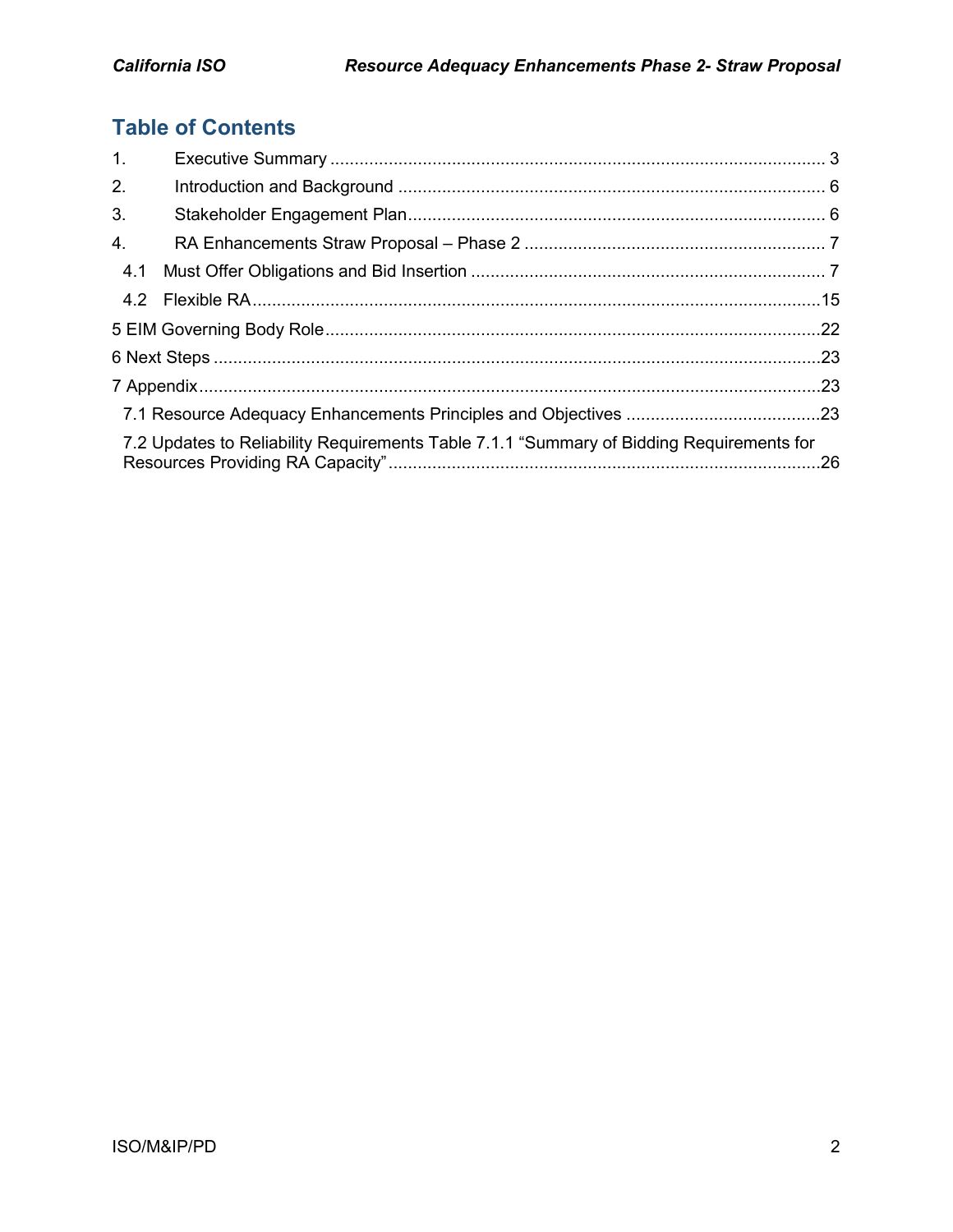# <span id="page-2-0"></span>**1. Executive Summary**

**Objective:** The key objective of the California Independent System Operator Corporation's (CAISO) multi-year effort to enhance the CAISO's Resource Adequacy (RA) tariff provisions is to ensure the CAISO's RA rules and tools remain relevant and guide the procurement of capacity that can reliably and sustainably support the rapidly evolving needs of the grid all hours of the year. In phase 2 of the initiative, the CAISO is proposing changes to its resources adequacy provisions to align with the new day-ahead market enhancements proposal that is scheduled to be implemented in the Fall of 2022.

#### **Summary of Changes:**

#### **1. Must Offer Obligations (MOO) and Bid Insertion:**

The RA program is designed to ensure CAISO has sufficient capacity available to serve load reliably all hours of the year. Any resource providing RA capacity to the CAISO has an obligation to offer that capacity into the CAISO market so that the CAISO can manage and dispatch the system reliably. Currently, the CAISO tariff and Business Practice Manual (BPM) for Reliability Requirements contains provisions regarding must offer obligations, bidding, and bid insertion rules.

The day-ahead market enhancements proposal includes a new imbalance reserve product to ensure that sufficient resources are scheduled in the day-ahead market to meet a range of potential real-time imbalance energy needs. The CAISO proposes the following changes to the must offer obligation and bid insertion with the objective of increasing the availability of existing resources that can meet load and imbalance reserve requirements. This is intended to ensure resource availability during all hours of the day to meet reliability needs that can occur at any time, not just during peak periods. CAISO proposes to extend the real-time must offer obligation and bid insertion rules through the Day-Ahead Market Enhancements transitionary period.<sup>[1](#page-2-1)</sup> unless the resource is exempt.

- Resources will have a 24 hour a day and seven day a week (24 by 7) must offer obligation into the day-ahead market and a 24 by 7 must offer obligation and realtime market through the Day-Ahead Market Enhancements (DAME) transitionary period, unless exempt; and
- The CAISO market will insert bids for resources if not submitted, unless they are exempt.

<span id="page-2-1"></span> <sup>1</sup> CAISO is proposing a transition period after the DAME initiative is initially implemented, which will maintain the existing RA must offer obligation and not allow RA resources to submit non \$0/MW bids for imbalance reserves and reliability capacity. This transition period will provide an opportunity to evaluate the performance of imbalance reserves under a variety of grid conditions and to assess the viability of removing the real-time RA MOO.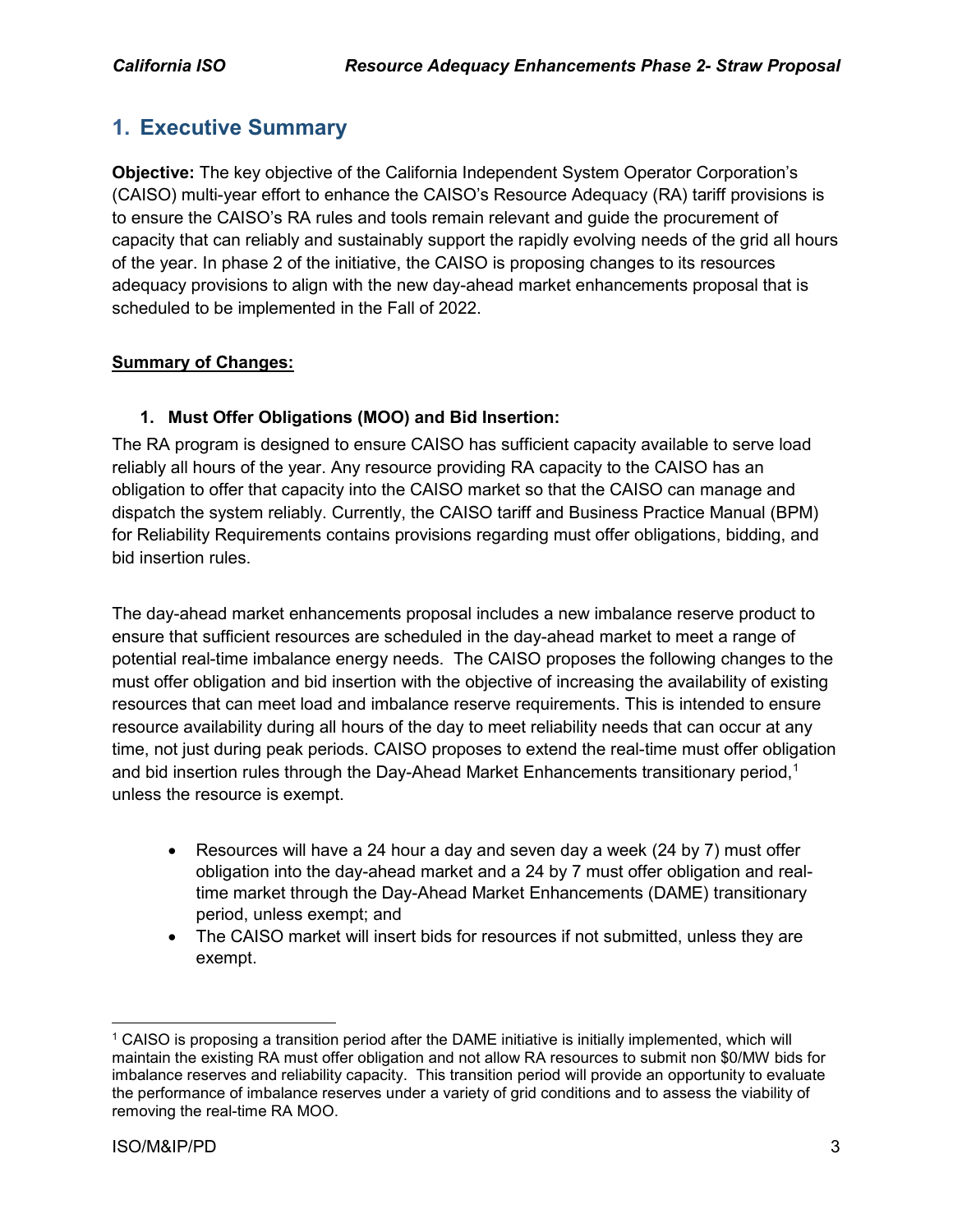The update to the must offer obligation and bid insertion policies will impact the following resource types:

**Storage and Hybrid Resources**: CAISO is proposing that for storage and hybrid resources, the must offer obligation should reflect both the charge and discharge capabilities of the resource so the CAISO can fully optimize the resource's full range. Bidding full charge and discharge capability would allow CAISO to ensure energy sufficiency during the optimization window.

**Use-Limited and Conditionally Available Resources**: The CAISO proposes to apply the standard must offer obligation and bid insertion for use-limited resources and conditionally available resources, unless the underlying technology has a different offer obligation. [2](#page-3-0)

**Eligible Intermittent Resources**: While no change is being proposed, CAISO clarifies that any energy above the resources' net qualifying capacity (NQC) cannot be used to support an export from non-RA capacity. CAISO recognizes, that while the RA value produced by the effective load carrying capability (ELCC) methodology may be lower or higher than what the resource can produce in the operational timeframe (because the RA value is static and the resource capability varies), the RA capacity under offer obligation to the CAISO is for all energy necessary to derive the shown RA value. This means that the energy from these resources above the NQC value cannot be used to support an export from non-RA capacity.

**Demand Response Resources**: The CAISO clarifies that absent adoption of an alternative counting methodology for demand response by the local regulatory authority (LRA), the CAISO will apply the following must offer obligations for demand response. For Proxy Demand Response (PDR) resources, the CAISO will defer to program parameters established or approved by the LRA to determine the hours of the must offer obligation. The days and hours in which the demand response resources are obligated to bid into the market must be clearly communicated through LRA-approved documentation, such as contract provisions or decisions. During those hours, the resource must bid all its RA capacity not on outage. If no parameters are established by the LRA, resources must follow the standard must offer obligation. For Reliability Demand Response Resources (RDRR), the CAISO will continue to have the option to bid into day-ahead, and are required to bid into real-time consistent with the program parameters established or approved by the LRA.

<span id="page-3-0"></span> <sup>2</sup> Tariff Definition of Use-Limited Resource and Conditionally Available Resource: <http://www.caiso.com/Documents/AppendixA-MasterDefinitionSupplement-asof-Sep28-2019.pdf>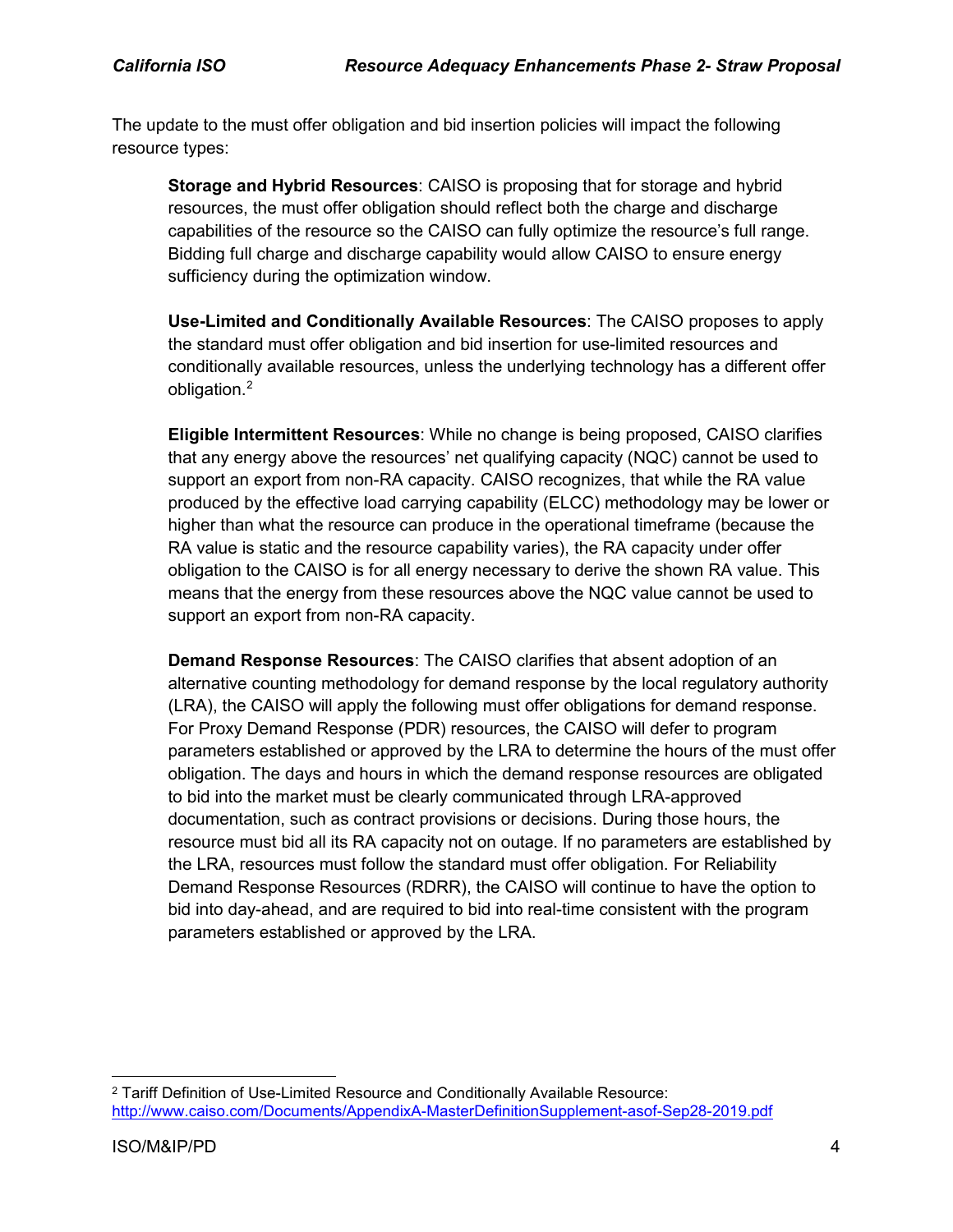#### **2. Flexible Resource Adequacy**

The CAISO proposes a three stage approach to consider modifications to the flexible RA program. In the first stage, to align with the proposed imbalance reserve product in the DAME initiative, the CAISO proposes to expand the must offer obligation for all RA resources that are capable of providing imbalance reserves (as defined by the CAISO) in the integrated forward market (IFM). Such eligible RA resources will be obligated to bid for the imbalance reserve product along with energy and ancillary services (if certified). The stages include:

- Stage 1(RA Year 2023): The Flexible RA program requirements and effective flexible capacity counting will remain as is. However, all resources with 15 or 5-minute dispatchability<sup>[3](#page-4-0)</sup> will have an expanded must offer obligation to bid \$0/MW for imbalance reserves in the day-ahead market (if and when eligible as proposed in the DAME initiative), and economically bid energy and ancillary services to allow the day-ahead market to co-optimize all products in the IFM.<sup>[4](#page-4-1)</sup> Resources would still be allowed to selfschedule any day-ahead energy awards in real-time, but would be obligated to economically bid in any imbalance reserve awards.
- Stage 2 (RA Year 2023-2024): The CAISO is not proposing any additional changes during this period, rather the CAISO will conduct additional analysis once the CAISO has more operational experience with the new Day-Ahead Market design and products to assess whether Flex RA needs any modification to better align with the imbalance reserve product, whether we need to retain planning and procuring resources to specifically meet the three hour net load ramp, or other modifications to the flexible RA program that may be necessary to ensure reliability. The CAISO will conduct a stakeholder process to develop subsequent policy that results from this analysis.
- Stage 3 (RA Year 2025): The CAISO will implement a re-designed or sunset the Flex RA program, in coordination with the CPUC and other LRAs.

#### **Timeline:**

Elements scoped in phase 2 of this initiative include modifications to the must offer obligation and bid insertion policy as well as flexible RA, which are designed to align with changes under development in DAME. [5](#page-4-2) The CAISO intends to take these elements to the Board of Governors in February 2022.

<span id="page-4-0"></span><sup>&</sup>lt;sup>3</sup> Final resource eligibility requirements for imbalance reserves will be determined in the Day-Ahead Market Enhancements Initiative.

<span id="page-4-1"></span><sup>4</sup> All RA resources would also be obligated to bid \$0 for RC up and down awards in the RUC run.

<span id="page-4-2"></span><sup>5</sup> See<https://stakeholdercenter.caiso.com/StakeholderInitiatives/Day-ahead-market-enhancements> for more information on the DAME initiative.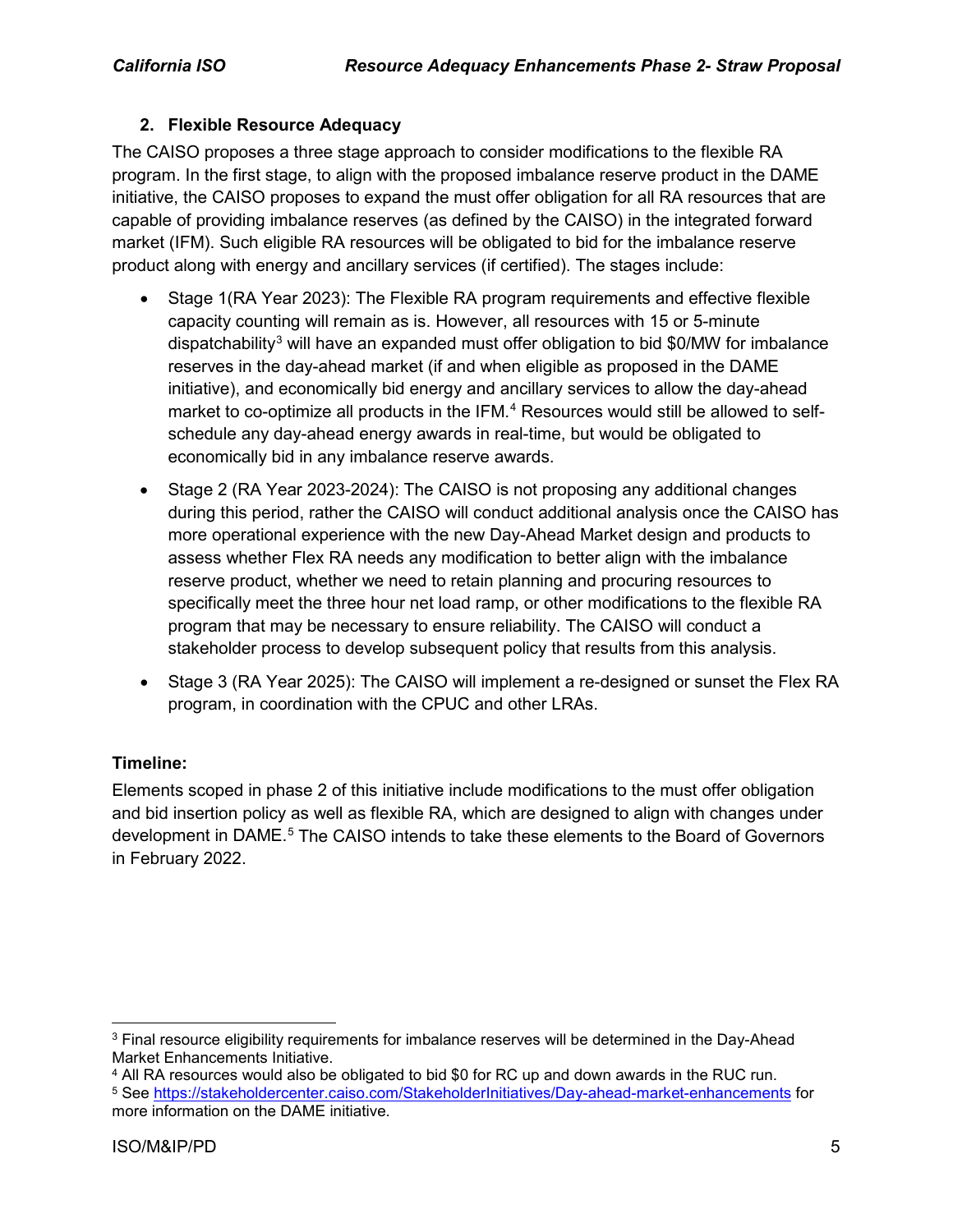# <span id="page-5-0"></span>**2. Introduction and Background**

The focus of this phase of the RA Enhancements Initiative are clarifications to the must offer obligation of RA resources to align with changes to the day-ahead market products and processes under development through the DAME initiative.

# <span id="page-5-1"></span>**3. Stakeholder Engagement Plan**

To address timing and contingency issues, the CAISO has phased the RA Enhancement initiative. This second phase focuses on elements critical to align the RA Program with changes under development in DAME. Table 1 below outlines the timeline for RA Enhancements phase two. The CAISO obtained the CAISO board approval on phase one elements in this RA Enhancements initiative in March 2021, and plans to obtain board approval on phase two items in February 2022.

#### **RA Phase 1**

March 2021 Board of Governors (completed)

- Planned outage process enhancements phase 1 (implementation complete)
- Operationalizing storage (implementation complete)
- Backstop capacity procurement CPM for local energy sufficiency (Fall 2021 for RA year 2022)

#### **RA Phase 2 (Fall 2022 for RA year 2023)**

February 2022 Board of Governors

- Must offer obligations and bid insertion modifications
- Flexible resource adequacy- Stage 1

#### **Table 1: Stakeholder Engagement Plan**

| <b>Date</b>      | <b>Milestone</b>                                                   |  |  |  |
|------------------|--------------------------------------------------------------------|--|--|--|
| <b>Sept 2021</b> | <b>Straw Proposal – Phase 2</b>                                    |  |  |  |
| Oct 2021         | Stakeholder Meeting and Comments Straw Proposal – Phase 2          |  |  |  |
| <b>Nov 2021</b>  | Draft Final Proposal and Draft Tariff – Phase 2                    |  |  |  |
| <b>Nov 2021</b>  | Stakeholder meeting and comments on Draft Final Proposal – Phase 2 |  |  |  |
| Dec 2021         | <b>Final Proposal Phase 2</b>                                      |  |  |  |
| <b>Jan 2022</b>  | Stakeholder meeting and comments on Final Proposal-Phase 2         |  |  |  |
| Feb 2022         | Present proposal on Phase 2 elements to CAISO Board                |  |  |  |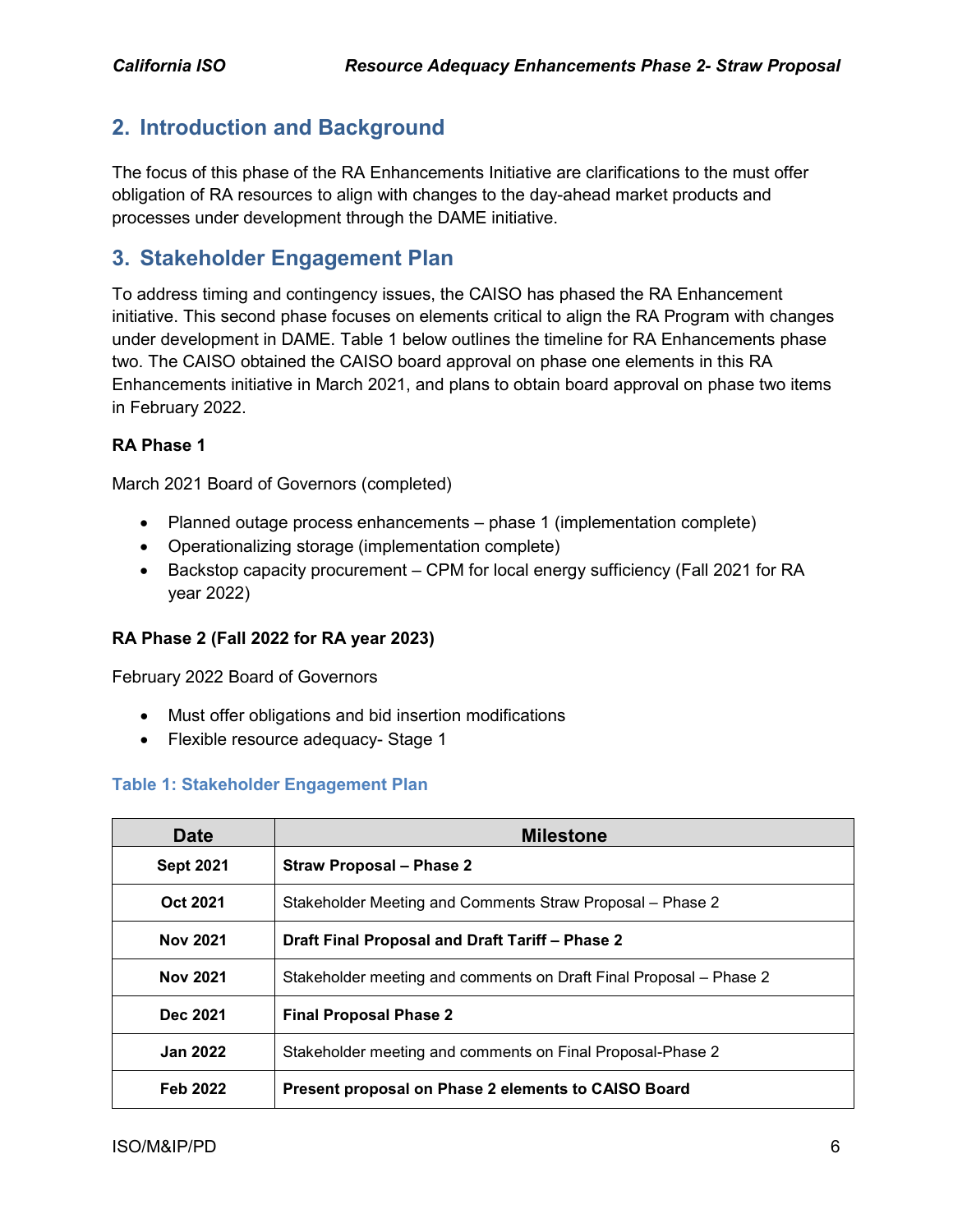## <span id="page-6-0"></span>**4. RA Enhancements Straw Proposal – Phase 2**

The following sections detail the CAISO's straw proposal on enhancements to the resource adequacy program and provide the CAISO's rationale and supporting justification.

The RA Enhancements phase 2 Straw Proposal covers the following topics.

- Must Offer Obligation and Bid Insertion
- Flexible RA Stage 1

## <span id="page-6-1"></span>4.1 Must Offer Obligations and Bid Insertion

A key goal of the jointly administered RA program between the CPUC and CAISO is to ensure CAISO has sufficient capacity available to serve load reliably all hours of the year. Any resource providing RA capacity to the CAISO is obligated to offer that capacity into the CAISO markets. This ensures the market has sufficient bids available to dispatch resources to serve system load reliably. RA resources will continue to have a must offer obligation under this proposal. The CAISO proposes the following must offer obligation and bid insertion modifications in this initiative:

- Resources have a 24 by 7 must offer obligation into the day-ahead market, and realtime market through the day-ahead market enhancements transitionary period, unless exempt, and;
- The CAISO market will insert bids for resources if not submitted, unless they are exempt.

#### *Stakeholder Feedback*

In Resource Adequacy Enhancements Phase 1, CAISO proposed updates to RA MOO requirements which were deferred to Phase 2 for additional vetting. Previously in Phase 1, CAISO had proposed 1.) a standard 24 x 7 day-ahead and real-time must offer obligation with bid insertion, with limited exceptions and 2.) setting the MOO as equal to the deliverable qualifying capacity (DQC) rather than the UCAP/NQC shown. While many stakeholders supported the CAISO's must offer obligations, there were divergent views on UCAP alignment and special considerations for specific resource types. CAISO has responded to the feedback as follows:

• **MOO Equal to Deliverable Qualifying Capacity:** In response to the scoping of the CPUC decisions related to Track 3B.2, as well as stakeholder feedback, particularly from Energy Division and Vistra, CAISO is pausing its update to set the MOO on the amount of DQC shown for RA. Instead, CAISO will review this capacity counting enhancement in Phase 3 to maintain alignment with the timing and decisions in the CPUC's Track 3B.2 workshops.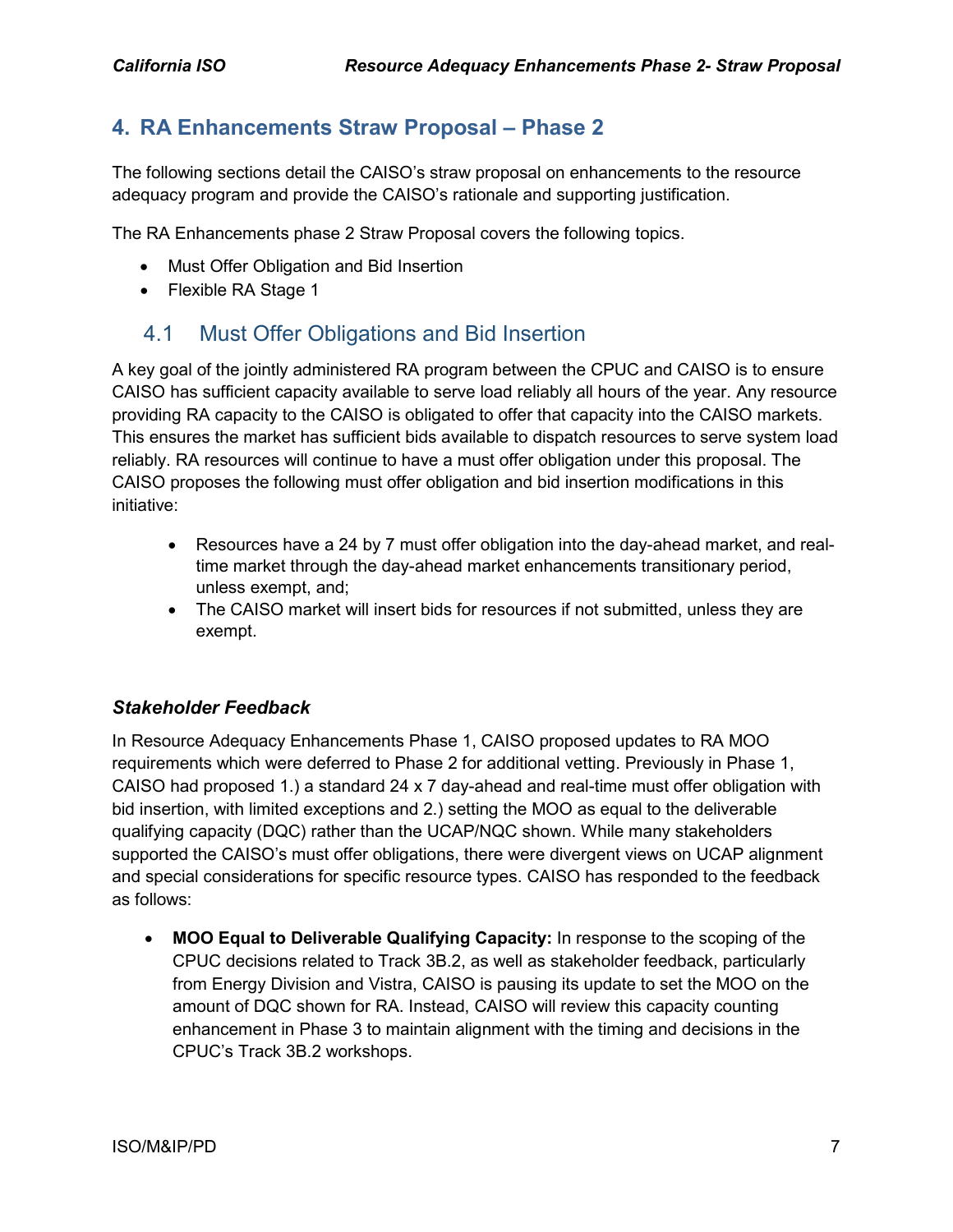- **Real-Time RA Must Offer Obligation:** Energy Division, and to varying degrees the three IOUs and Shell, highlighted concern that it was premature to remove the real-time must offer obligation prior to testing DAME and the imbalance reserve product. CAISO agrees with this concern and in turn proposes to 1.) maintain the real-time must offer obligation and 2.) observe results during a transition period in which DAME is implemented and resource adequacy resources are still required to meet their real-time must offer obligations regardless if the resource has received a reliability capacity or imbalance reserve award. Specific to Energy Division's concern that it should not simply be a transition period but an evaluation period, CAISO clarifies further that the transition period does require an evaluation of DAME and its interaction with the resource adequacy program.
- **Storage and Investment Tax Credit (ITC) Considerations:** Many storage stakeholders (American Clean Power-California, Capital Dynamics, California Energy Storage Alliance (CESA), the California Community Choice Association (CalCCA), Pacific Gas & Electric Company (PG&E), and Six Cities) raised concerns on imposing a MOO for the full charging and discharging capabilities for storage. This was primarily on the basis that grid charging causes the storage resource to diminish or lose their ITC when the resource charges from the grid, i.e. when on-site solar generation is not producing. CAISO does not believe that availability should be limited due to subsidies and posits that there are various means by which a resource could reduce charging from the grid, such as: 1.) self-scheduling their resources in real-time after receiving day-ahead awards (from economically bidding their resource) to ensure the charge occurs when solar is online or utilize the minimum and maximum end-of-hour state-of-charge parameters to match day-ahead awards, which may reduce but not eliminate instances of grid charging 2.) submitting economic bids, as market prices today imply that charging could happen when solar is online. While this may not eliminate all instances of grid charging, it could greatly limit it. Relatedly, PG&E requested alignment with ESDER 4, which would allow storage to specify what the state of charge will be at the end of the hour. With the delay in the must offer requirements in RA Enhancements Phase 1, the ESDER 4 enhancements enable improved end-of-hour state of charge management to meet the RA must offer obligations proposed herein. ESDER 4 enhancements are anticipated to be implemented in November 2021.<sup>[6](#page-7-0)</sup>
- **Details on the Bidding Requirements for Resources Providing RA Capacity:** In response to EDF-R and Vistra's request that CAISO provide a redlined version of Table 7.1.1 from the BPM for Reliability Requirements which summarizes the must offer obligations, CAISO has included a redlined table in the Appendix of this Straw Proposal.

<span id="page-7-0"></span> <sup>6</sup> For more detailed information on ESDER 4, please see:

https://stakeholdercenter.caiso.com/StakeholderInitiatives/Energy-storage-and-distributed-energyresources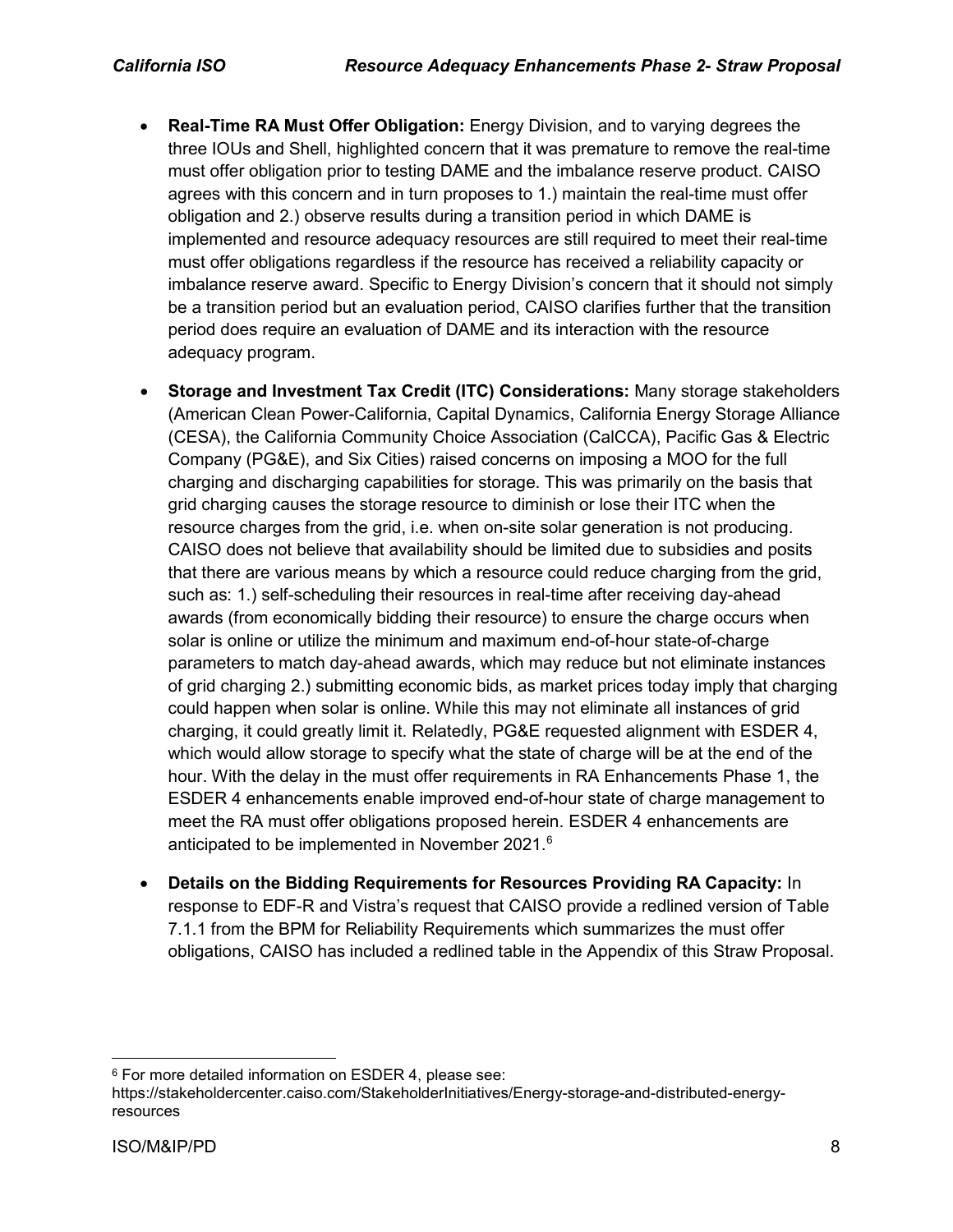#### *Resource Adequacy Must Offer Obligations – Updates*

The CAISO performed a comprehensive review of the day-ahead RA must offer obligations for all resource types in the tariff and BPM for Reliability Requirements and clarifies the current RA must offer obligations for different resource types. To simplify the RA must offer obligations, the CAISO proposes a standard must offer obligation in the day-ahead market as well as the realtime market through the DAME transitionary period, which would apply to all resources unless specified by CAISO under a tariff exemption by resource type.<sup>[7](#page-8-0)</sup> Pseudo-tie resources and dynamically scheduled imports must follow the same obligation as internal resources of the same technology type.

Under these must offer obligation rules, a resource should still bid into the day-ahead and realtime market for all hours the resource is not on outage. $8$  If the resource is not available, it should submit outage cards in the CAISO's outage management system, consistent with current practice. Key changes include:

**Storage and Hybrid Resources**: The CAISO proposes that the RA must offer obligation for storage and hybrid resources must reflect both the charge and discharge capabilities of the resource. This proposal applies regardless of the point of interconnection (*i.e.* transmission or distribution), and hybrid resources with a battery component.

The CAISO recently developed policy for market participation of hybrid resources. Hybrid resources providing resource adequacy will be subject to must offer obligations, like all other resources providing resource adequacy capacity. Hybrid resources must bid their full expected capability (including charge and discharge portions) in all hours. The CAISO recognizes that hybrid resources with storage components may have multiple hours during the day when they are using on-site generation to charge storage components and that a significant portion of the resources capacity may not be available for dispatch during these times. Also, hybrid resources with variable energy resource (VER) components will be unavailable when the VER portion is not producing. Hybrids may also have conditions when storage components are completely charged or completely depleted precluding the resource from dispatch in a portion of its operating range. Finally, the resource may have ambient unavailability precluding full range of dispatch. Hybrid resources will have access to the dynamic limit tool to inform the CAISO about unavailability during these conditions. Other conditions precluding operation, such as mechanical outages, will be reported through the CAISO's outage management system.

Additionally, the CAISO has limited non-generator resources (NGR) eligibility for system RA to resources under the non-regulation energy management (non-REM) option. The CAISO cannot maintain system reliability by over-relying on resources limited to providing regulation only. REM management resources are neither required, nor capable, of providing energy needed to meet

<span id="page-8-0"></span> $7$  The CAISO is not proposing to change how load-following metered subsystems are treated under the existing tariff section 40.2.4.

<span id="page-8-1"></span><sup>8</sup> Outage refers to both planned and forced. If a resource is on outage, whether it is planned or forced, it should not be bidding that capacity into the market because it would not be able to deliver it.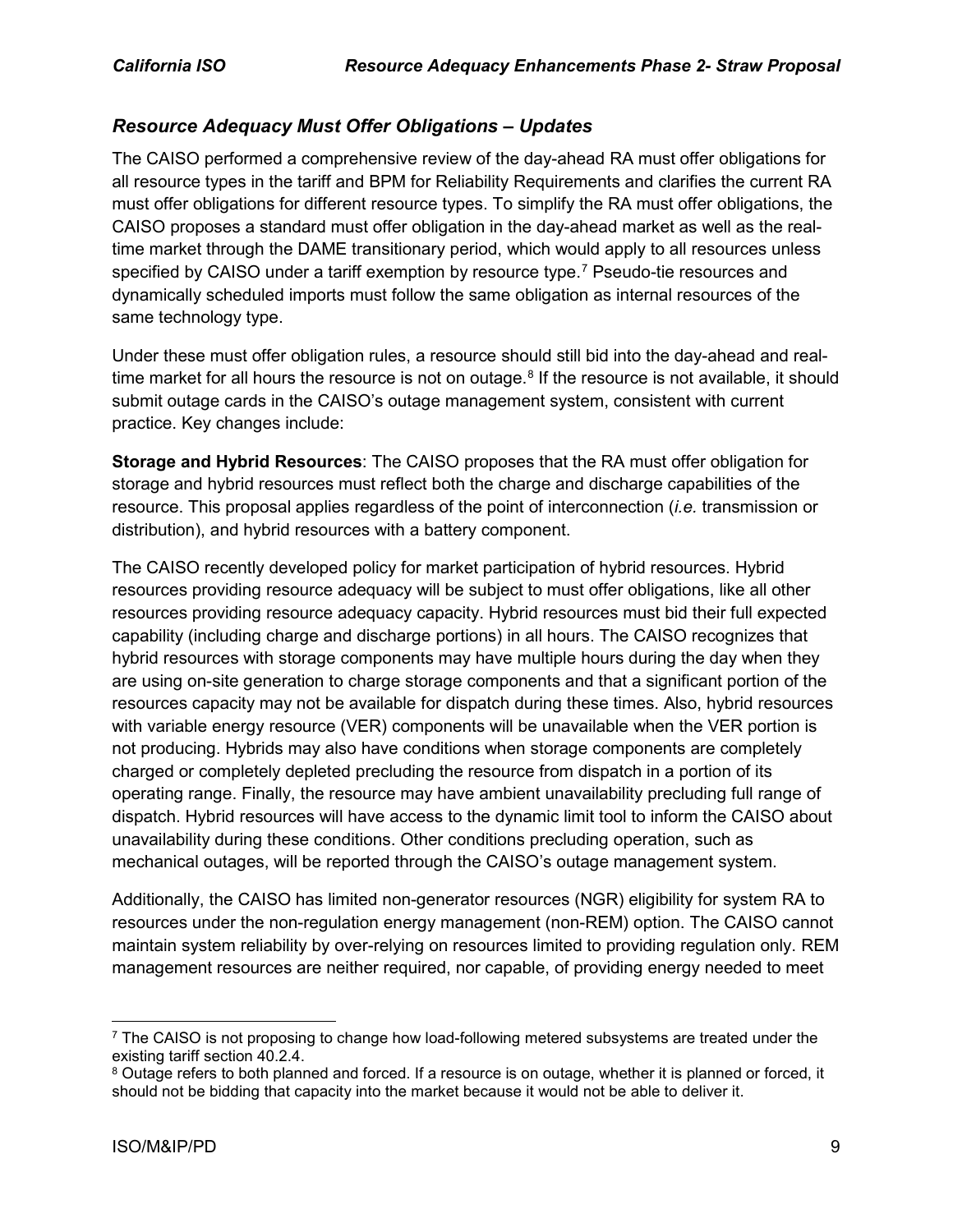the energy needs of system. Therefore, the CAISO has limited the system RA eligibility of NGRs to NGRs with the non-REM option.

**Use-Limited and Conditionally Available Resources**: The CAISO proposes to apply the standard RA must offer obligation to use-limited resources and conditionally available resources, unless the underlying technology has a different offer obligation. [9](#page-9-0) Use-limited resources have access to outage cards that can be used when use limitations are met. Conditionally available resources are also able to use outage cards to manage their conditionally available outages and derates.

**Eligible Intermittent Resources**: While no change is being proposed, CAISO clarifies that any energy above the resources' NQC cannot be used to support an export from non-RA capacity. Currently, eligible intermittent resources are not required to bid into the day-ahead market, and are required to offer their full forecasted amount in real-time. This will continue under this proposal. However, the CAISO clarifies here that while the RA value produced by the ELCC may be lower or higher than what the resource can produce in the operational timeframe (because the RA value is static and the resource capability varies), the RA capacity under offer obligation to the CAISO is for all energy necessary to derive the shown RA value. This means that the energy from these resources above the NQC value cannot be used to support an export from non-RA capacity.

**Demand Response Resources**: The CAISO is not making changes to the 24 x 7 DA and RT MOO of DR. However, the CAISO is clarifying that the days and hours in which the demand response resources are obligated to bid into the market must be clearly communicated and approved via LRA-approved documentation, such as contract provisions or decisions. During those hours, the resource must bid all its RA capacity not on outage. If no parameters are established by the LRA, resources must follow the standard must offer obligation.<sup>[10](#page-9-1)</sup> Reliability demand response will continue to have the option to bid into day-ahead, and are required to bid into real-time consistent with the program parameters established or approved by the LRA.

## *Standard RUC Must Offer Obligation: Changes and Clarifications*

The CAISO will continue not to require residual unit commitment (RUC) availability bids from certain RA resources as defined in tariff section 40.6.4.2, with the exception of CARs for the reasons described above. These include: Pumping Load<sup>11</sup>, Reliability Demand Response Resources, Combined Heat and Power Resources, Regulatory Must-Take Generation, Run-of-River Resources, and Eligible Intermittent Resources.

<span id="page-9-0"></span> <sup>9</sup> Tariff Definition of Use-Limited Resource and Conditionally Available Resource: <http://www.caiso.com/Documents/AppendixA-MasterDefinitionSupplement-asof-Sep28-2019.pdf>

<span id="page-9-1"></span><sup>10</sup> PDR bidding requirements are specified in CAISO tariff Section 30.6.1 – Bidding and Scheduling of PDRs.

<span id="page-9-2"></span><sup>11</sup> The CAISO is not proposing changes to the must offer obligation for participating load that is pumping load under the existing tariff section 40.6.4.3.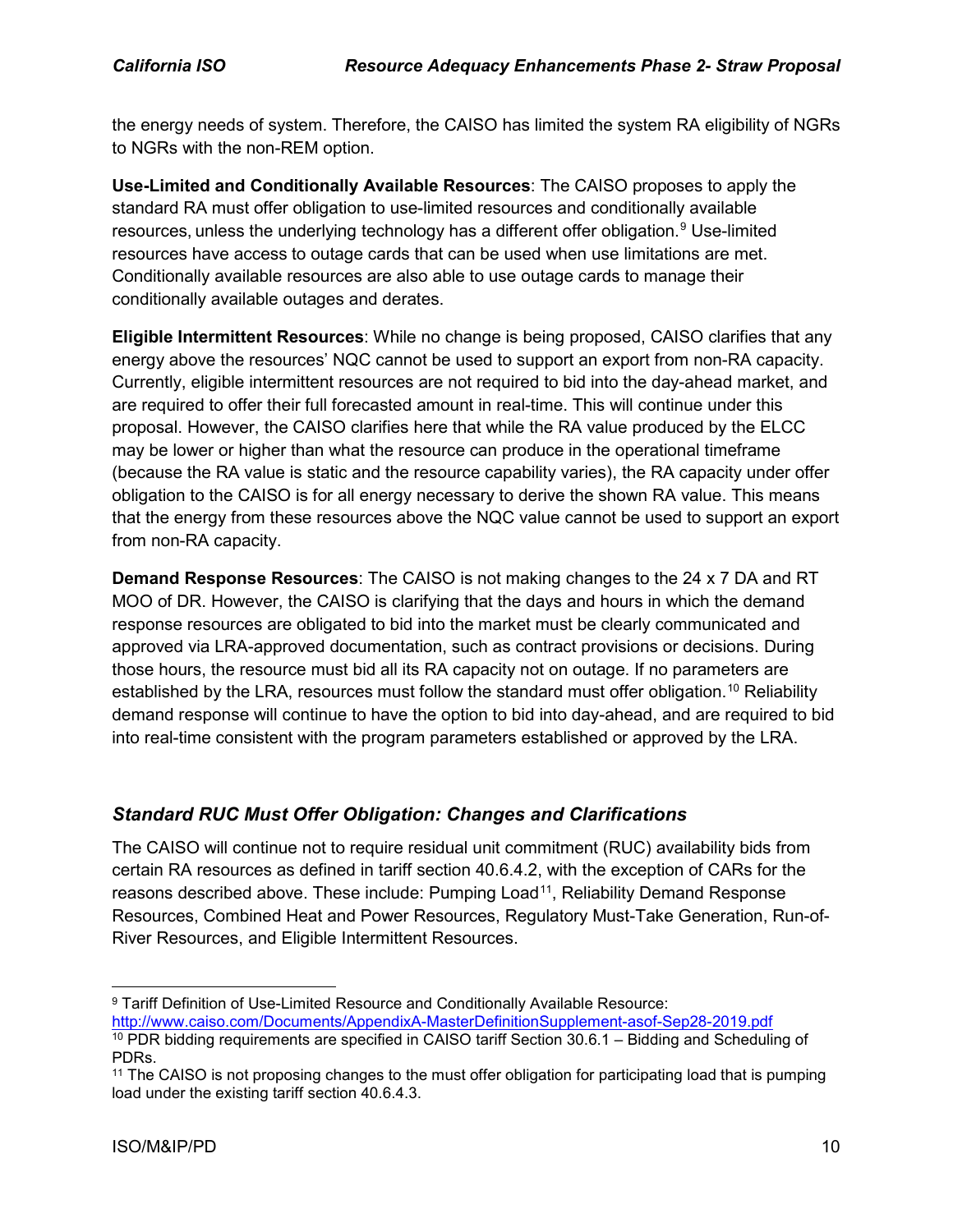#### *Bid Insertion: Changes and Clarifications*

Although the CAISO currently requires RA resources to economically bid or self-schedule into the market, it also supplements those bidding obligations with bid insertion provisions for most resources. The CAISO proposes to continue applying bid insertion to all RA resources in the day-ahead market, with minimal exemptions described below. Applying bid-insertion will ensure that resources have bids in the market and that outages would be reported to avoid market dispatch, enhancing the CAISO's ability to identify forced outages.

**Storage and Hybrid Resources:** Currently, storage resources are not subject to bid insertion and do not have default energy bids (DEB). However, the CAISO board of governors (BOG) approved the Energy Storage and Distributed Energy Resources Phase 4 (ESDER 4) policy that included DEBs and bid insertion for storage resources. ESDER 4 enhancements are anticipated to be implemented in November 2021. Once ESDER 4 is implemented, energy storage resources will receive bid insertion as part of this proposal.

**Use-Limited and Conditionally Available Resources**: The CAISO proposes to apply bid insertion to use-limited resources and conditionally available resources, unless the underlying technology is exempt. The CAISO allows use-limited resources to include approved opportunity costs in their market bids. This ensures more effective and efficient use of resources in the market to facilitate regular and consistent market participation from resources with certain use limitations. Use-limited resources also have access to outage cards that can be used when use limitations are met. Conditionally available resources, which have regulatory or operational limitations that do not qualify as use-limited, will not be exempt from bid insertion. Conditionally available resources are able to use outage cards to manage their conditionally available outages and derates. The CAISO requires that conditionally available resources submit outage cards when unavailable, similar to all other resources on the system.

With the exception of use-limited resources, CARs, and energy storage, the CAISO will continue to exempt resources from bid insertion as defined in tariff section 40.6.8(e). These include Non-Generator Resources without default energy bids, Variable Energy Resources, Hydroelectric Generating Units (including Run-of-River resources), Proxy Demand Resources, Reliability Demand Response Resources, Participating Load, including Pumping Load, Combined Heat and Power Resources, Non-Dispatchable Resources, and resources providing Regulatory Must-Take Generation.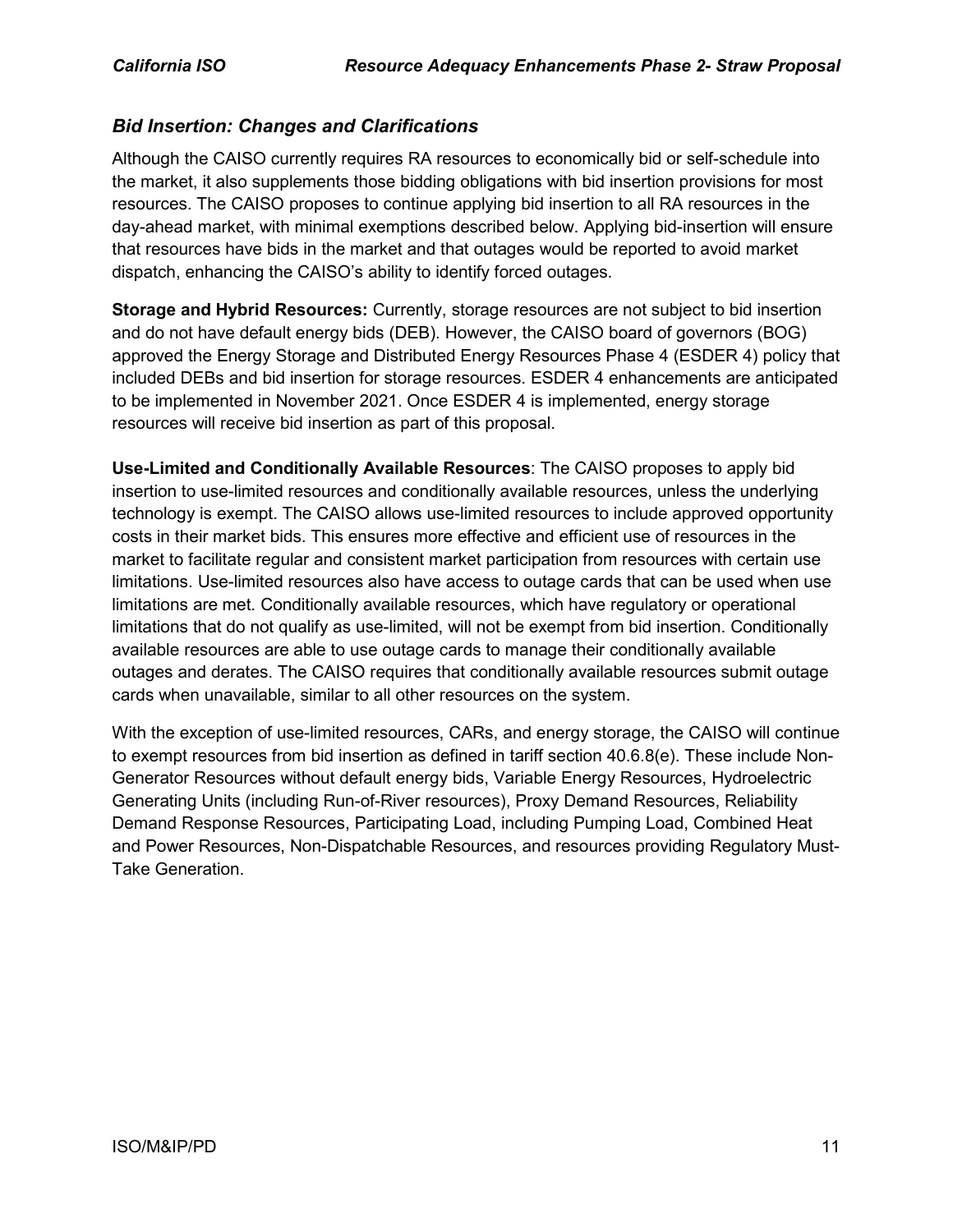## *Resource Adequacy Must Offer Obligations – Crossover with CAISO's Day-Ahead Market Enhancement Initiative*

As previously stated, the CAISO is proposing new capacity product, termed "imbalance reserves," in the DAME initiative.<sup>[12](#page-11-0)</sup> The CAISO will co-optimize imbalance reserves in the integrated forward market with energy and existing ancillary services. Imbalance reserves will ensure the day-ahead market schedules sufficient real-time dispatch capability to meet net demand variation that materializes between the day-ahead and real-time markets. It will also provide ramping capability to meet ramping needs between real-time market five-minute dispatch intervals that can be much greater than scheduled in integrated forward market hourly schedules. As proposed in the DAME initiative, the CAISO will begin procuring additional resources in the day-ahead timeframe to be available in real-time to cover uncertainty between day-ahead and real-time. Imbalance reserve awards will be based on a resources 15-minute ramping capability and will be procured in both the upward and downward direction. Resources awarded imbalance reserves in the day-ahead market will have an obligation to submit economic energy bids to the real-time market corresponding to the awarded imbalance reserve capacity.

The CAISO is also enhancing the residual unit commitment (RUC) process to procure downward capacity. The RUC process runs as part of the day-ahead market following the integrated forward market. It procures capacity to account for the difference in integrated forward market scheduled physical supply and the demand forecast. Under the enhancements, these residual unit commitment process schedules will be termed "reliability capacity up" and "reliability capacity" down.

Suppliers will submit bids to provide imbalance reserves from a resource. In this proposal, the CAISO proposes that RA resources' day-ahead market must-offer obligation include offering bids for imbalance reserves, similar to the existing obligation to submit bids for energy and ancillary services.

As part of the DAME initiative, the CAISO is discussing with stakeholders whether RA resources' existing energy must offer obligation in the real-time market is needed. Imbalance reserves could potentially more efficiently determine the need for resource adequacy capacity to be available in the real-time market. This would likely be more efficient because the imbalance reserve requirement would be based on each day's conditions. Determining this amount each day could be more efficient than the existing RA must offer rules that require all resource adequacy capacity to be available in the real-time market every day. RA requirements are based on each month's peak need, which does not exist each day of the month.

Bids for imbalance reserves and reliability capacity are intended to reflect the costs to be available in real-time, such as costs to procure and schedule natural gas or costs associated with setting-up a hydro system. This allows the market optimization to consider resources' availability costs and efficiently schedule resources for this obligation. The CAISO is also

<span id="page-11-0"></span> <sup>12</sup> For a detailed description, see https://stakeholdercenter.caiso.com/StakeholderInitiatives/Day-aheadmarket-enhancements.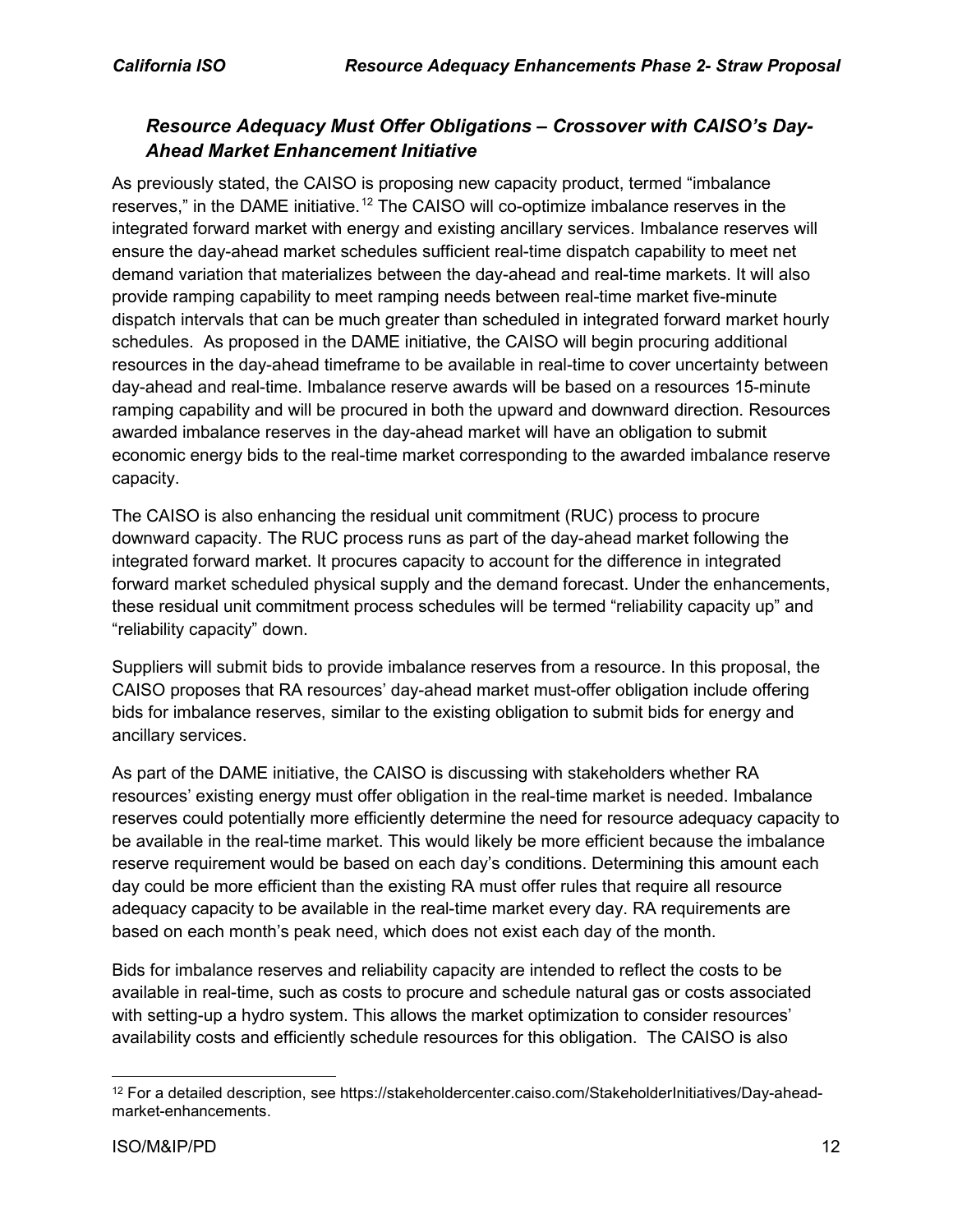discussing with stakeholders whether RA resources should have the ability to submit bids greater than \$0/MW for both imbalance reserves and reliability capacity. This would be a change from existing rules that require RA resources to submit \$0/MW bids to the residual unit commitment process. This has the potential to more efficiently select the resources to be available in real-time as it would consider each resource's different costs to be available in realtime. For example, resources on a constrained gas system may have higher costs to ensure gas is available in real-time than resources on unconstrained systems.

Some stakeholders have questioned these proposals. They are concerned that eliminating the RA resource must offer obligation could provide less reliability than the current rules. They also believe that it is unlikely that the reduced must-offer requirement would result in resource adequacy contract cost-savings, and state, that in any case, there are existing multi-year contracts that would not be modified to reflect cost savings. Similarly, they do not believe RA resources should be able to submit non \$0/MW bids for imbalance reserves and reliability capacity. They maintain compensation for these costs in the CAISO market would also not be reflected in reduced RA contract costs.

Consequently, the CAISO is proposing a transition period after DAME is initially implemented, which will maintain the existing RA must offer obligation and not allow RA resources to submit non \$0/MW bids for imbalance reserves and reliability capacity. This transition period will provide an opportunity to evaluate the performance of imbalance reserves under a variety of grid conditions and to assess the viability of removing the real-time RA must offer obligation. If deemed successful, after the transition period proposed in DAME initiative, resource adequacy resources may transition to have a 24 by 7 RA must offer obligation in the day-ahead market only. Their RA must offer obligation will be extended into real-time if the resource is scheduled in day-ahead for energy, ancillary services, or imbalance reserves. After the transition period, and if a successful evaluation, other aspects of DAME that impact the RA must offer obligation include:

- **Exceptional Dispatch:** Although RA resources would not have a real-time must-offer obligation if they are not awarded in the day-ahead, RA resources must still be available for exceptional dispatch after the day-ahead market whether or not they receive a dayahead award. This is to ensure the reliable operations during emergency operations or when the CAISO is unable to maintain System Reliability by using resources available to the market. This is also ensure CAISO is in compliance with the North American Electric Reliability Corporation (NERC) and Western Electricity Coordinating Council (WECC) Control Performance and Disturbance Control Standards. If a resource is not available for exceptional dispatch after the day-ahead market, the resource should submit an outage. If resources receive an exceptional dispatch, they will be required to provide that energy in real-time and would not qualify for an exceptional dispatch CPM designation when they respond to that exceptional dispatch.
- **System and Local Requirements to Bid or Self-Schedule Energy, A/S, and Reliability Capacity:** Resources providing system and local resource adequacy are required to bid or self-schedule for energy and ancillary service certified RA resources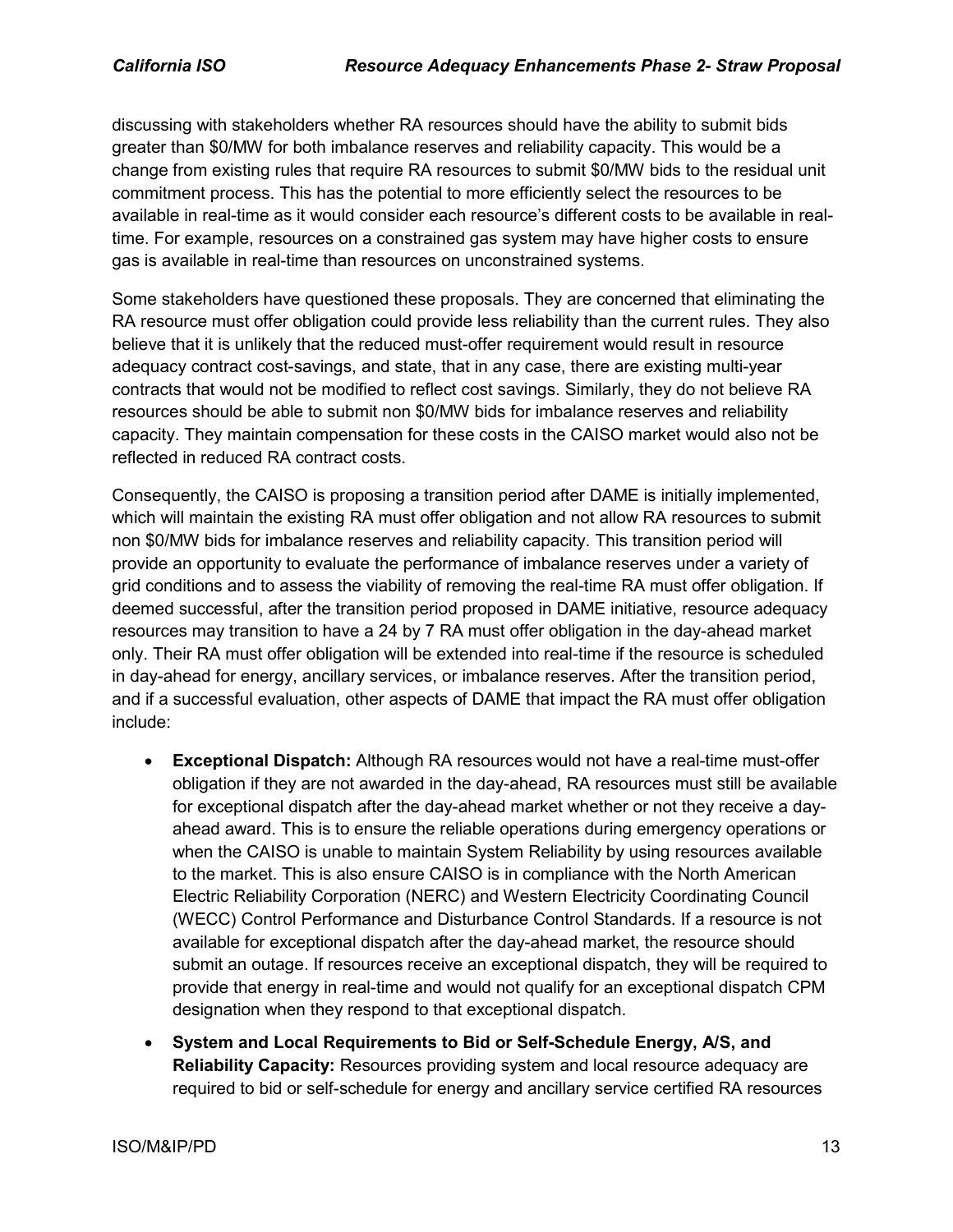must bid or self-provide ancillary services. Additionally, resources providing system and local resource adequacy will be required to economically bid for reliability capacity. The bidding obligation for imbalance reserves will be determined as part of the Flexible RA Stage 2 as described below. If a resource economically bids its entire resource adequacy obligation for energy and ancillary services, the resource must economically bid for reliability capacity.

• **Self-Scheduling:** Hourly resources and resources that are ineligible to provide imbalance reserve will be able to self-schedule for energy. If a resource self-schedules its entire resource adequacy obligation into the day-ahead market for energy or ancillary services, economic bids will not be required for any of the other products. If a portion of the resource is self-scheduled for energy or ancillary services, the resource will be required to economically bid the rest of the resource's obligation for energy, ancillary services, imbalance reserves, and reliability capacity.

However, imbalance reserve eligible RA resources will be required to economically bid for energy, ancillary services (if certified), and imbalance reserves during the transition period. They would no longer be allowed to self-schedule energy in the day-ahead timeframe. The permanency of this change after the DAME transition period will be determined in Stage 2 of the Flexible RA proposal described below. Resource adequacy resources will have the same real-time RA must offer obligation as any other resource based upon day-ahead awards after the proposed transition period in the dayahead market enhancement initiative expires.

The RA must offer obligations for resources providing flexible resource adequacy will be developed in the flexible resource adequacy portion of this initiative. Modifications to the real-time must offer obligations will be defined in the day-ahead market enhancements initiative.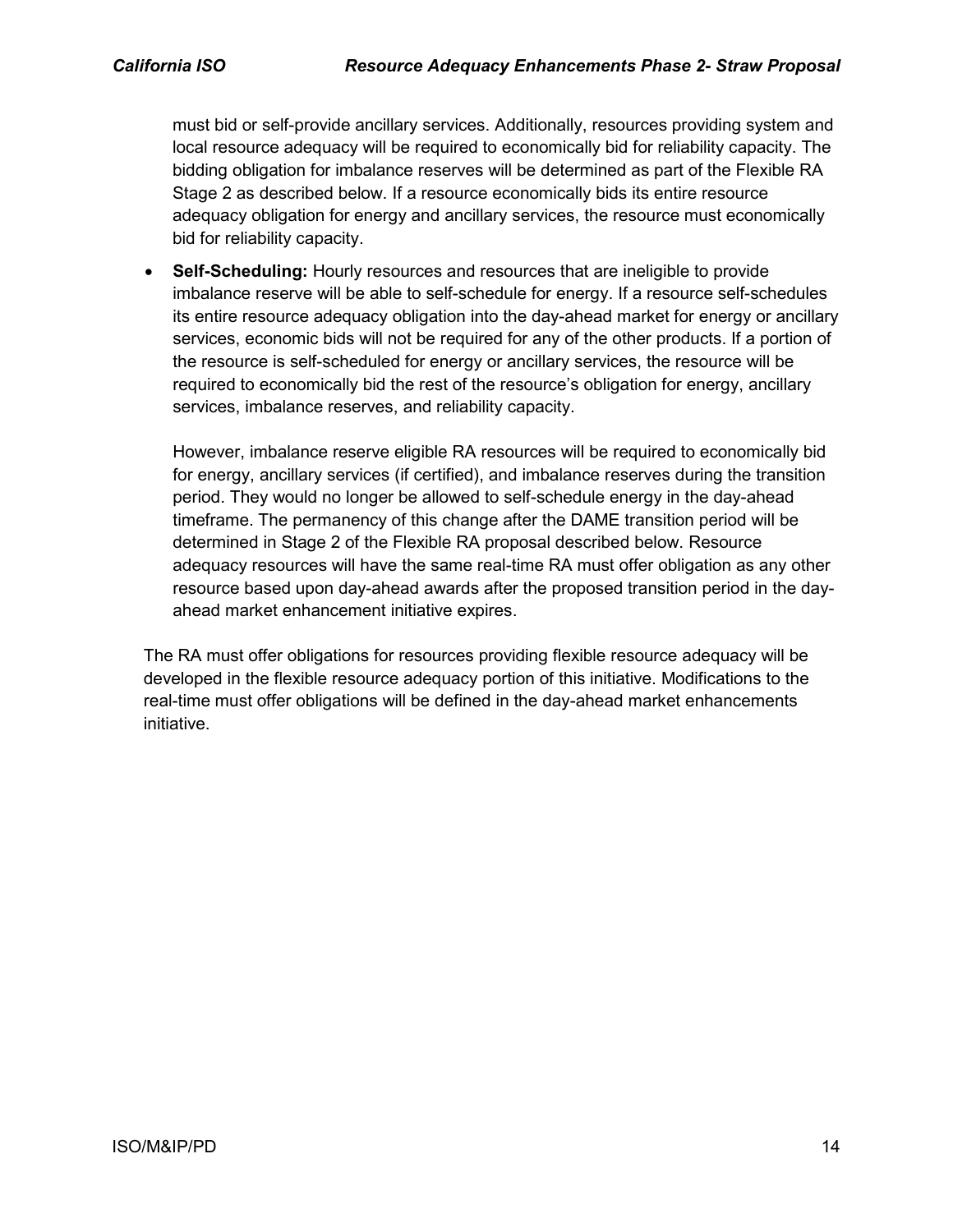# <span id="page-14-0"></span>4.2 Flexible RA

The CAISO seeks to capture the CAISO's operational needs and the predictability (or unpredictability) of ramping needs through the RA Program. Changes to the flexible capacity product and flexible capacity needs determination must closely align with CAISO's actual operational needs for various market runs (*i.e.*, day-ahead market and fifteen-minute market). The CAISO has developed a staged approach, which will allow it to implement changes needed to align the RA program with the new products and process under development in the DAME initiative and additional time to evaluate how well these new market products address operational needs, and how flexible RA may need to be modified to ensure we have resources to address these needs or whether system and local RA are sufficient.

## *Background*

In 2014, FERC approved tariff revisions to implement CAISO's FRACMOO proposal. The CAISO developed the original FRACMOO proposal and accompanying tariff provisions through an extensive stakeholder process in collaboration with the CPUC, municipal utilities, investorowned utilities, generators, environmental groups, and other market participants. The FRACMOO proposal was a first step toward ensuring that load serving entities procured and offered resources to the CAISO that would ensure the CAISO had sufficient flexible capacity to reliably operate the transforming grid that was growing more reliant on distributed and variable energy resources. The tariff provisions resulting from that effort provided the CAISO with a flexible capacity framework. Specifically, the FRACMOO tariff provisions established:

- A study methodology for determining flexible capacity needs and allocating those needs to local regulatory authorities;
- Rules for assessing the system-wide adequacy of flexible capacity showings;
- Backstop procurement authority to address system-wide deficiencies of flexible capacity; and
- Must offer obligations to ensure CAISO has the authority to commit and dispatch flexible resources through its markets.

When the CAISO filed the tariff revisions to implement the FRACMOO proposal with FERC, it stated:

"This simplified initial approach provides a smooth transition to establishing durable flexible capacity requirements. CAISO has committed to re-evaluating the effectiveness of the flexible capacity requirements in 2016 to consider, among other matters, whether enhancements are needed to meet system flexibility needs or to allow resources that are dispatchable on a fifteen-minute basis to fulfill a portion of the flexible capacity needs."<sup>[13](#page-14-1)</sup>

<span id="page-14-1"></span> <sup>13</sup> Transmittal letter at p. 19.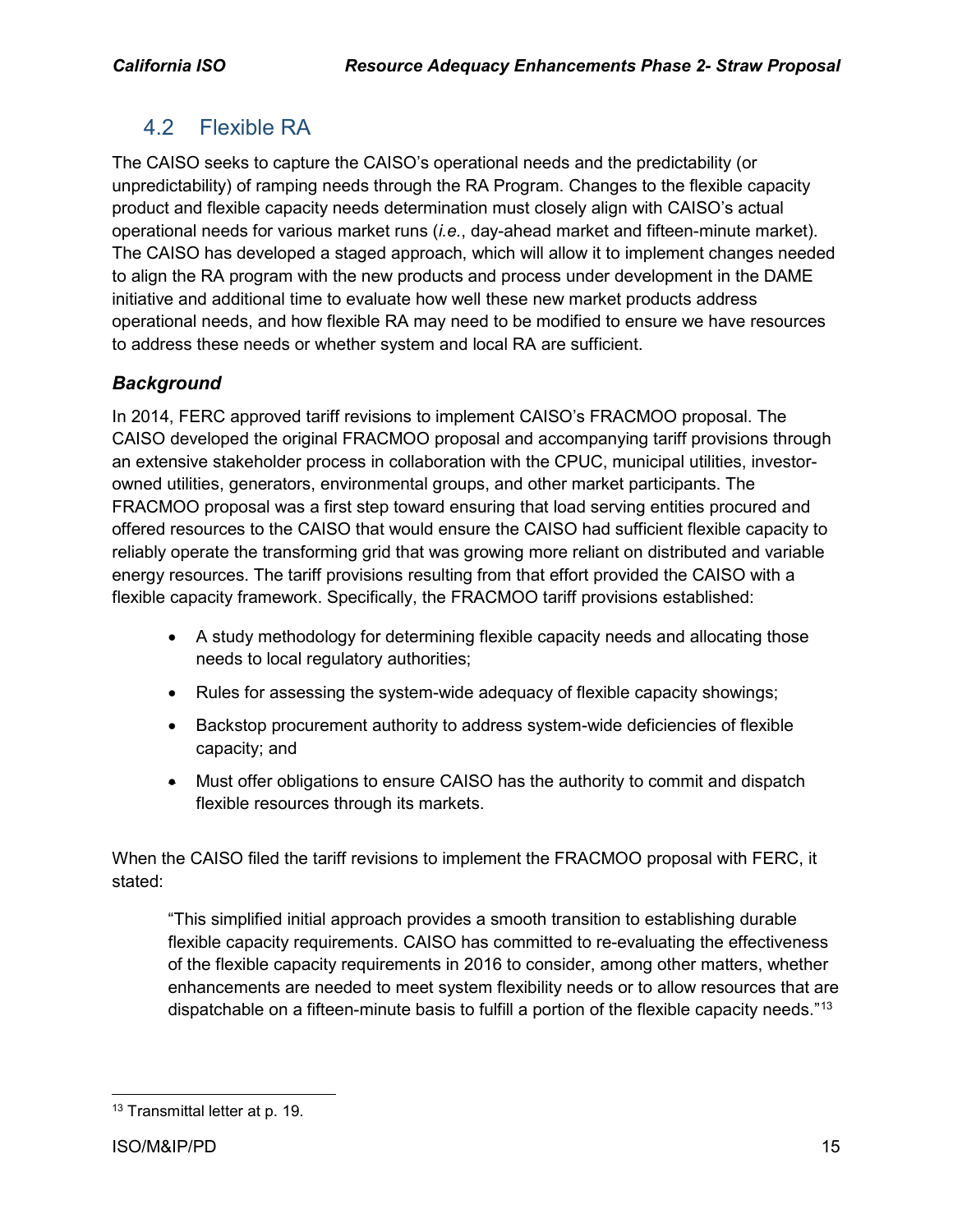The original FRACMOO proposal was a first step toward ensuring that adequate flexible capacity was available to the CAISO to address the needs of a more dynamic and rapidly transforming grid. The FRACMOO proposal also represented the first ever flexible capacity obligation in any ISO market, recognizing that a resource adequacy program should include both the size (MW) of resource needs and the attributes of the resources providing them (*e.g.*, dispatchability and ramp rate). The CAISO anticipated enhancing the original FRACMOO tariff provisions once it had experience with a flexible capacity paradigm and better understood the system's flexible capacity needs, especially in light of the CAISO's operational needs and the transforming grid.

Subsequently, the CAISO initiated the FRACMOO2 stakeholder process. The objective of that initiative was to make changes to the existing flexible capacity framework to address fundamental gaps between the CAISO's markets and operational needs. Although the FRACMOO2 initiative was placed on hold, the objectives and work from that initiative have been integrated into the present initiative.<sup>14</sup>

## *Identifying Flexible Capacity Needs and Requirements*

## *Flexible Capacity Needs*

To define a flexible RA capacity requirement, the CAISO reviewed the drivers of flexibility on the system. This assessment sought to identify reasons the CAISO would need to move resources from a fixed schedule. The goal of this assessment was not to expand the requirement definitions for flexible RA, but to more clearly identify how the CAISO can access flexibility, then determine if an identified flexibility need required forward procurement to ensure adequate capacity is available to the CAISO. Although flexibility is required in all intervals to satisfy CAISO operational needs, not all types of flexibility are required in all hours. The CAISO identified multiple drivers of its need for flexibility, including:

- Forecasts (*i.e.*, load, VER, BTMs) improve between market runs
- Timing granularity differs between market runs (1 hour, 15 min, 5 min)
- Deviations from dispatch
- Shaping around prescribed delivery of interties (Hourly blocks and industry ramp blocks)
- Net-load ramps are non-linear

The CAISO defines its flexible capacity needs into the following three categories based on automatic response, dispatch, controllability, and the response required in certain time horizons:

- Primary Frequency Response (Impacted by secondary and tertiary)
- Secondary Regulation and AGC (Impacted by tertiary)
- Tertiary Market flexibility needs

<span id="page-15-0"></span><sup>&</sup>lt;sup>14</sup> At this time, CAISO is closing the FRACMOO stakeholder process.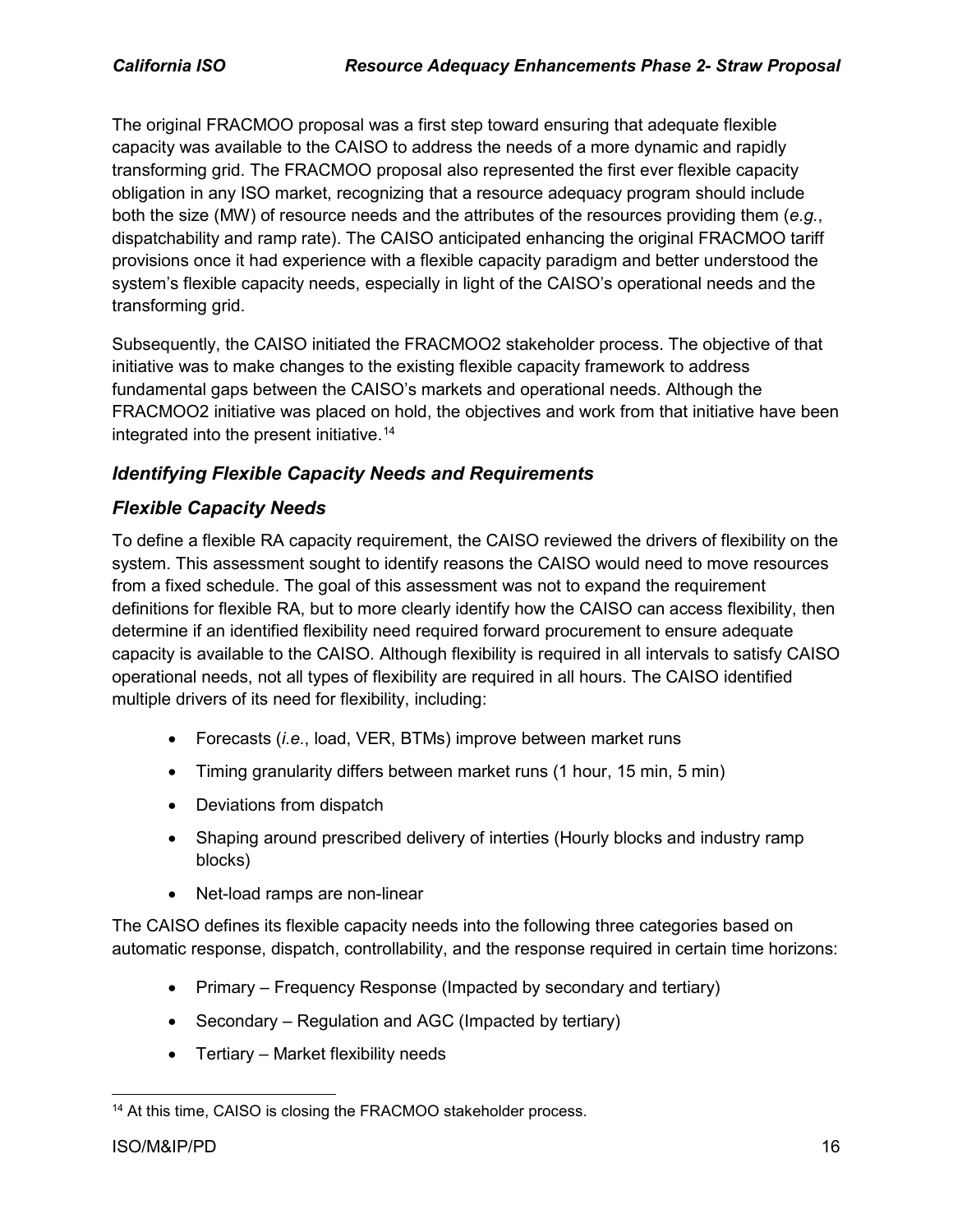The CAISO requires all three types of flexibility, but not all are required to be procured through a RA construct. For example, primary response is a requirement embedded in the resource interconnection process and not dispatched by the CAISO. Secondary response ensures CAISO has sufficient regulation. The CAISO revised its regulation procurement in July 2020 and will continue revising its regulation procurement to mitigate increasing 5-minute net load variability as more VERs are integrated into the resource mix.

Finally, tertiary flexibility ensures the market has sufficient flexibility reserved to address day-today operational needs provides numerous benefits that may not be fully realized absent express procurement in the forward planning horizon. Examples of benefits from forward planning for tertiary or market flexibility needs include:

- Realization of full Energy Imbalance Market (EIM) benefits
- Predictable and economic retirement of resources
- Facilitation of state environmental policy cost effectively
- Mitigate random price spikes
- Provide for lower cost, more reliable market solutions
- Ensure CAISO can maintain reliability during highly variable weather conditions

As a result, the CAISO's flexible capacity needs are to ensure:

- Markets have sufficient economic bid range to dispatch around load and resource variability (or inflexibility), manage significant net load ramps, address uncertainty and differences in market granularity (*i.e.*, hourly vs. fifteen minute) between market runs,
- The CAISO must ensure it has sufficient flexible capacity to pass its own EIM ramp sufficiency tests
- Flexible resources have a path to economic viability relative to inflexible resources (*i.e*., leads to more rational retirement)

The CAISO reviewed the day-to-day operational system needs pertaining to flexible capacity. The CAISO observes the need for two categories of flexible capacity:

- 1) Predictable: known and/or reasonably forecastable ramping needs,
- 2) Unpredictable: ramping needs caused by load following and forecast error, and
- 3) Natural variability associated with VERs production.

These types of flexible capacity needs  $-$  predictable and unpredictable  $-$  drive different forms of flexible requirements. Predictable and reasonably forecastable ramping needs require a set of resources available to the CAISO's day-ahead market to properly shape the day-ahead market to meet forecastable ramps. This allows the CAISO to create a feasible market dispatch in the day-ahead market. The current flexible RA needs determination is based on the largest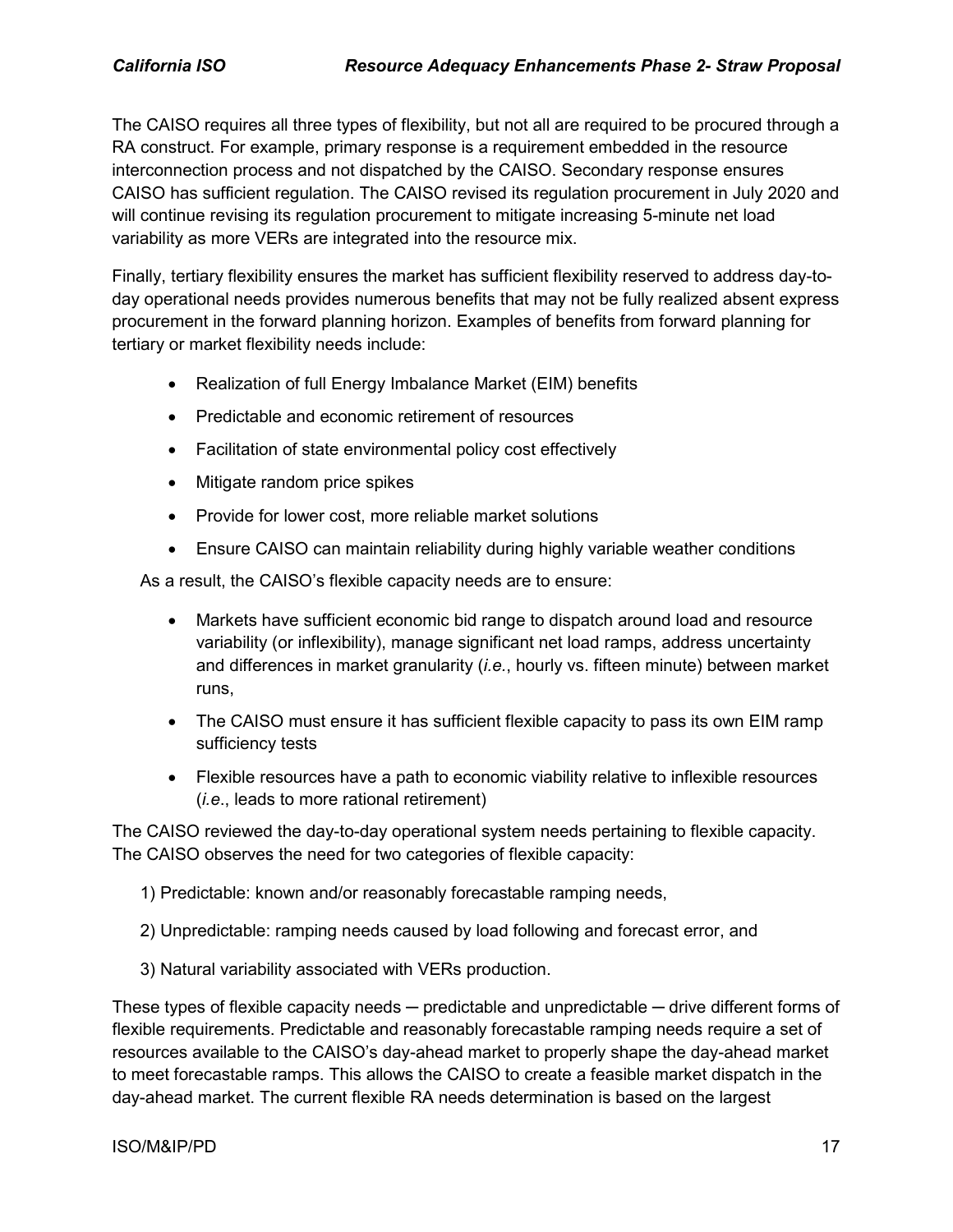forecasted three-hour net load ramp plus 3.5 percent expected peak load.<sup>[15](#page-17-0)</sup> The greatest net load ramps are largely driven by the sunset during the non-summer months. Numerous stakeholders questioned the need for a specific RA requirement predicated on ramps that are largely predictable. The CAISO agrees these ramps are largely forecastable on a day-to-day basis and can be addressed through day-ahead market awards. The day-ahead market will set up the resources needed to meet day-ahead net load ramps.

A greater depth of economic bids allows the CAISO to shape day-ahead commitments and maximize the benefits to load. Specifically, a deeper pool of flexible resources that submit economic bids in the day-ahead market and have sufficient ramping capabilities will improve the efficiency of CAISO dispatch and management of renewable resources. However, the CAISO relies on load serving entity (LSE) resource procurement to address these ramps. This procurement should consider the trade-off between capacity costs, ramp speeds, renewable portfolio standard (RPS) obligations, and ability to comply with NERC's real-time control performance standards. Large quantities of slow or base-loaded resources will likely result in renewable curtailment in the day-ahead time frame to ensure adequate capacity and ramping capabilities are available to CAISO to balance load and generation. Long-term, procurement of inflexible resources can put renewable energy goals at risk.

In the  $3<sup>rd</sup>$  revised straw proposal, the CAISO had proposed a flexible capacity framework based on connecting forward procurement and market and operational needs into a single flexible RA product. The CAISO proposed to develop a flexible capacity product that will ensure it has sufficient flexible capacity to address uncertainty between the day-ahead and real-time markets. This product, including the requirements, flexible RA counting rules, and must-offer obligations would align directly with the Imbalance Reserve product.<sup>[16](#page-17-1)</sup> The CAISO's day-ahead market would provide commitments to address forecastable ramps. Additionally, the CAISO defers to LSE procurement to ensure RPS/ greenhouse gas (GHG) goals are achieved. Therefore, the CAISO proposed to eliminate the existing three-hour net load ramping requirement and may not pursue flexible RA capacity to address predictable ramping needs depending on the capability of the CAISO to comply with NERC's real-time control performance standards. Furthermore, as long as the system RA is sufficient to meet the net load peak, the CAISO's day-ahead market can commit and schedule resources to meet the predictable ramping needs (neck of the duck).

#### **Stakeholder Comments on third revised straw proposal**

While many stakeholders supported the CAISO's efforts to simplify Flex RA, there were diverging perspectives on how this should be accomplished and whether getting rid of the three hour net load ramp requirements was the right direction. SDG&E and CESA commented that they did not think the CAISO should get rid of the three hour net load ramping requirements, and that the CAISO should get more experience with imbalance reserves before modifying the

<span id="page-17-0"></span><sup>&</sup>lt;sup>15</sup> The 3.5 percent portion of this equation was originally established to address overlap between flexible RA provisions and contingency reserves. However, the basis for determining the quantity of contingency reserves needed depends on the most severe single contingency and can change from one hour to the next.

<span id="page-17-1"></span><sup>16</sup> See pp. 68-78 in [http://www.caiso.com/InitiativeDocuments/ThirdRevisedStrawProposal-](http://www.caiso.com/InitiativeDocuments/ThirdRevisedStrawProposal-ResourceAdequacyEnhancements.pdf)[ResourceAdequacyEnhancements.pdf](http://www.caiso.com/InitiativeDocuments/ThirdRevisedStrawProposal-ResourceAdequacyEnhancements.pdf) for more details on the specifics the CAISO original proposal.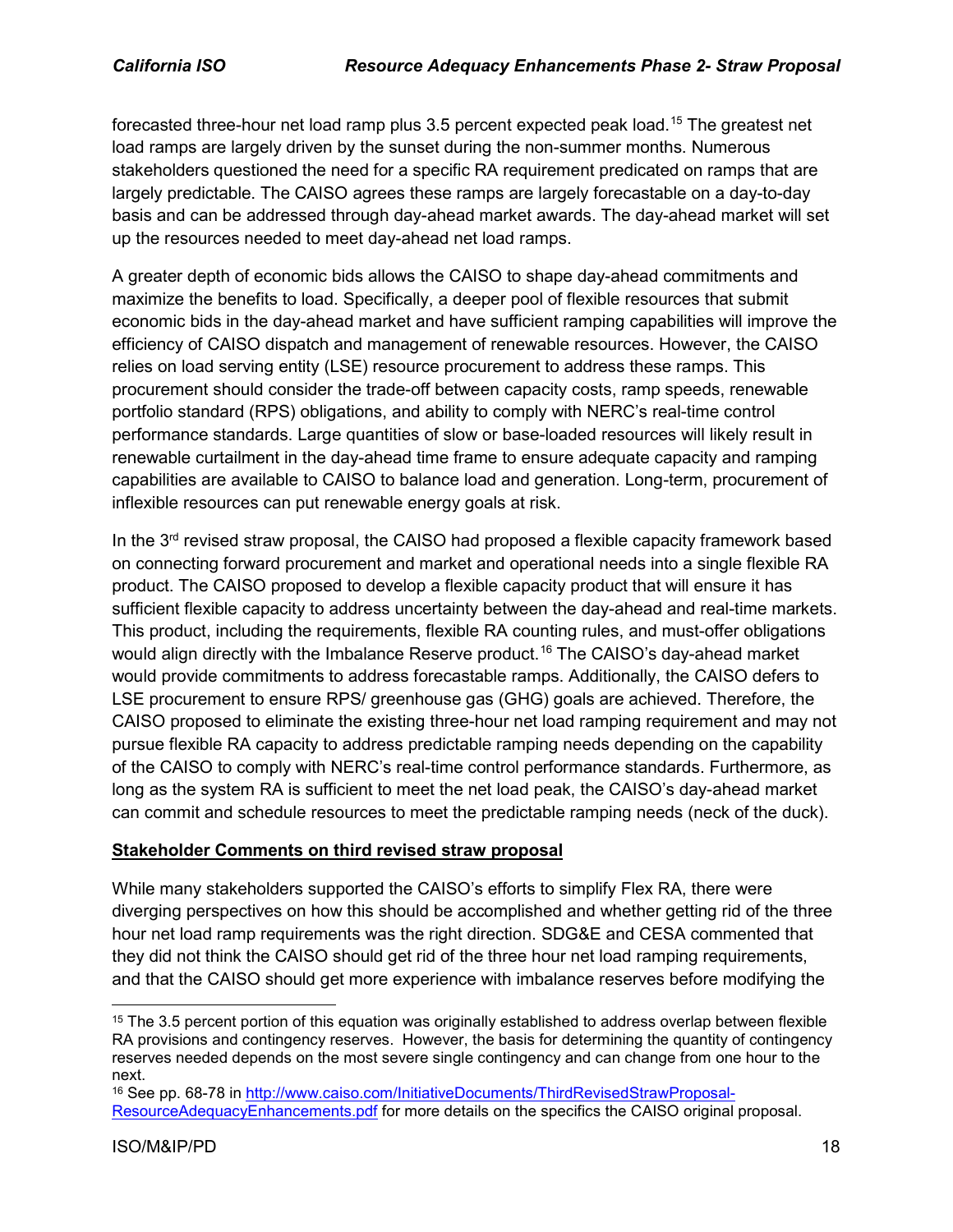Flex RA program to align with this new product. Other stakeholders, including the CPUC-Energy Division and SCE, wanted more data on what the new Flex RA requirements and effective flexible capacity (EFC) values of the existing RA fleet would look like under the CAISO's proposal. Whereas others, such as CalCCA and Calpine, generally supported the proposal to re-align Flex RA with imbalance reserves, but even questioned whether Flex RA was even necessary and that the CAISO should consider getting rid of the Flex RA program entirely, especially if the requirements were non-binding.

Other stakeholders had specific questions and comments on various details of the proposal, such as the specific must offer obligation, resource characteristics that would make them eligible or ineligible to provide Flex RA capacity, and upfront showing requirements.

Given this mixed stakeholder feedback, and additional concerns raised internally, the CAISO has decided to adopt a staged approached to modifying the Flex RA Program. This staged approach will allow the CAISO to meet the immediate need to develop complementary RA program requirements to align with changes under development in DAME, additional time to gain operational experience with the new imbalance reserve product. The CAISO will still retaining the three hour net load ramp requirements of the existing Flex RA program, before a final decision, in collaboration with stakeholders and the CPUC, is made on how to redesign or retire the Flex RA Program. The details of this staged approach are provided in the next section.

## *Staged Approached to Modifying the Flex RA Program*

#### Stage 1: RA Year 2023- implemented in step with DAME

To ensure that the CAISO has sufficient bids to optimize the new imbalance reserve product, the CAISO proposes to modify the must offer obligation for all RA resources that are eligible to provide imbalance reserves as defined by the CAISO would now be obligated to bid this product into the day-ahead markets. As of the second revised straw proposal in DAME, only 15 and 5 minute dispatchable resources, intermittent resources that utilized the CAISO forecast would be eligible to provide imbalance reserves, and resources that can start within 15 minutes in realtime but who may not be awarded energy day-ahead would be eligible to provide imbalance reserves. [17](#page-18-0) Eligibility for imbalance reserves is still being finalized in the DAME initiative. It is the CAISO's intent in this policy to align the must offer obligation for all resources, whether they be shown as system, local, or flex, that are determined by the CAISO to be eligible to provide imbalance reserves would be obligated to submit bids for imbalance reserves up and down at \$0 to be co-optimized with energy and ancillary services in the integrated forward market. Additionally, to allow the day-ahead market to co-optimize energy and imbalance reserves, the CAISO is also requiring all imbalance reserve eligible RA resources to economically bid for energy and ancillary services (if certified), and would no longer be allowed to self-schedule energy in the day-ahead timeframe. Imbalance reserve bidding would also be subject to resource adequacy availability incentive mechanism (RAAIM).

<span id="page-18-0"></span><sup>&</sup>lt;sup>17</sup> For more details on eligibility see Appendix A in [http://www.caiso.com/InitiativeDocuments/SecondRevisedStrawProposal-Day-](http://www.caiso.com/InitiativeDocuments/SecondRevisedStrawProposal-Day-AheadMarketEnhancements.pdf)[AheadMarketEnhancements.pdf](http://www.caiso.com/InitiativeDocuments/SecondRevisedStrawProposal-Day-AheadMarketEnhancements.pdf)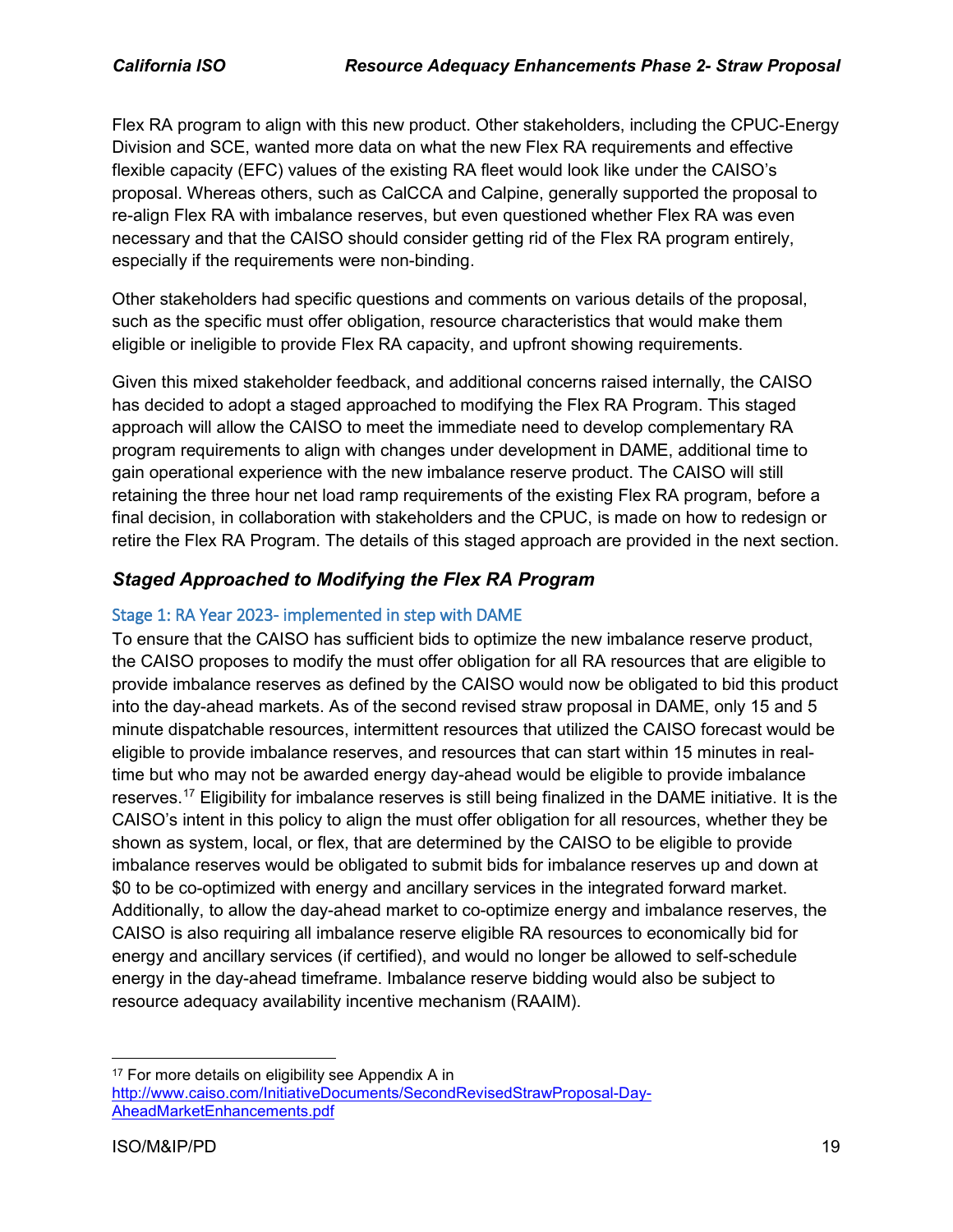At this time the CAISO has not identified any exemptions from this new economic bidding requirement day-ahead, but seeks stakeholder feedback on what, if any, exemptions should be made to this day-ahead must offer obligation, for which resource types, and the justification for such as exemption.

As part of stage 1, the CAISO would retain the existing Flex RA program study methodology, requirements, and effective flexible capacity methodology as is. Meaning that Flex RA resources would still be obligated to economically bid for energy, AS, and imbalance reserves during the hours determined in the annual Flex RA study. Additionally, Flex RA resources will still be subject to RAAIM until the CAISO's unforced capacity evaluation (UCAP) policy is implemented.

The CAISO would continue to plan for and procure resources to meet the three hour net load ramping requirement, and imbalance reserves would be procured from all eligible resources to cover the uncertainty that may materialize between day-ahead and real-time.

At this time, the CAISO will only be seeking tariff modifications to the must offer obligations of all imbalance reserve eligible RA resources to require them to economically bid for energy, ancillary services, and submit \$0 bids for imbalance reserves.<sup>[18](#page-19-0)</sup>

#### Stage 2: RA Year 2023-2024- Evaluation period

The purpose of stage 2 is to allow the CAISO time to gain operational experience with imbalance reserves and additional modifications to the day-ahead market processes. For RA year 2023, the CAISO will collect data on the performance of imbalance reserves under a variety of grid conditions. The CAISO will also evaluate how well the day-ahead market optimizes the resource fleet to meet the predictable ramping needs of the system, including the morning and evening net load ramps.

Likely starting in Q4 of 2023, the CAISO will conduct a stakeholder process to share these findings with the broader stakeholder community in order to determine:

- whether a separate flex RA program and requirement is necessary to cover the 3-hour net load ramping requirement, or if the system and local RA program requirements are sufficient to cover the CAISO's predictable ramping needs, and whether there are additional enhancements needed to the existing Flex RA program, such as EFC methodologies or the study methodology
- whether a separate flex RA requirement is necessary to get sufficient imbalance reserve bids, such that the flex RA program should be redesigned to more explicitly align with the imbalance reserve product

<span id="page-19-0"></span><sup>&</sup>lt;sup>18</sup> Economic bidding for imbalance reserves may be required after the end of the DAME transition period, but this policy is subject to change through the DAME initiative.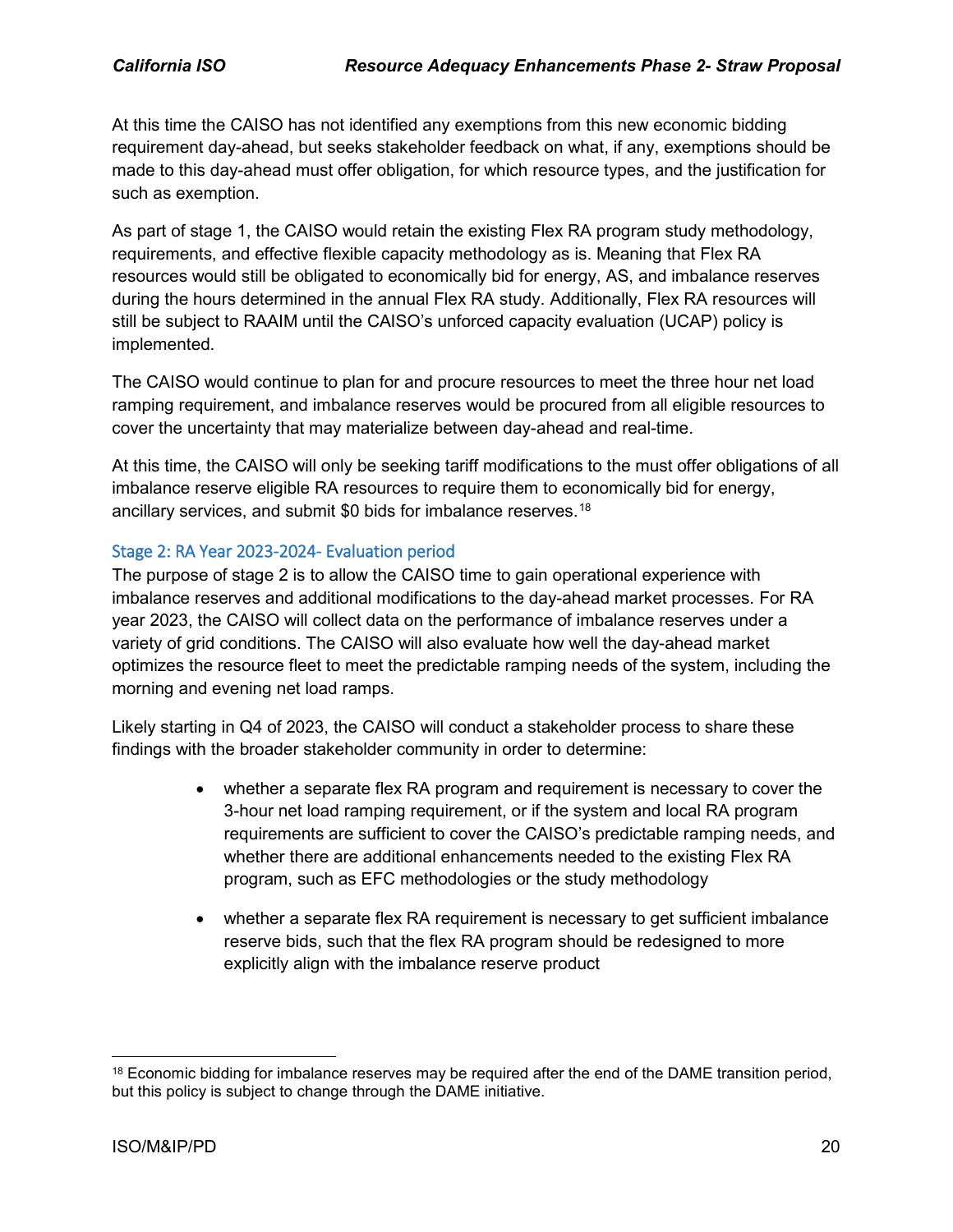• whether there are additional operational challenges, not solved by DAME, that may require new RA requirements to help address or align with any additional market products or changes that result from this analysis

The CAISO intends to take a final proposal to the board in Q1/Q2 2024 of be implemented by Fall 2024 for RA Year 2025.[19](#page-20-0)

#### Stage 3: RA Year 2025- Implement or sunset a re-designed Flex RA Program

Based on the analysis and stakeholder process conducted in stage 2, and in conjunction with the CPUC, stage 3 will lead to the implementation of the redesigned Flex RA program or the retirement of the program if the analysis reveals that system and local RA are sufficient to address all identified operational needs.

#### *Implementation Plan*

Given the comprehensive nature of this initiative, the CAISO is planning a phased implementation. The first phase included stand-alone elements that were implemented relatively quickly. The second phase includes elements that are needed to align with the day-ahead market enhancements. The CAISO will continue to assess future changes to the resources adequacy provisions in concert with changes to the CPUC resources adequacy program (i.e. system requirements and UCAP counting rules and planned outage process enhancements phase 2). These targeted dates are tentative and subject to change.

#### **Phase One:** (Completed)

- Planned outage process enhancements phase 1
- Local studies with availability limited resources CPM clarifications (Effective RA Year 2022)
- Operationalizing storage

#### **Phase Two:** (Fall 2022 for RA year 2023)

- Must offer obligations and bid insertion rules
- Flexible RA- stage 1

<span id="page-20-0"></span> $19$  This schedule is tentative and subject to change, however, the CAISO intents to make final modifications to the Flex RA Program no later than RA Year 2026.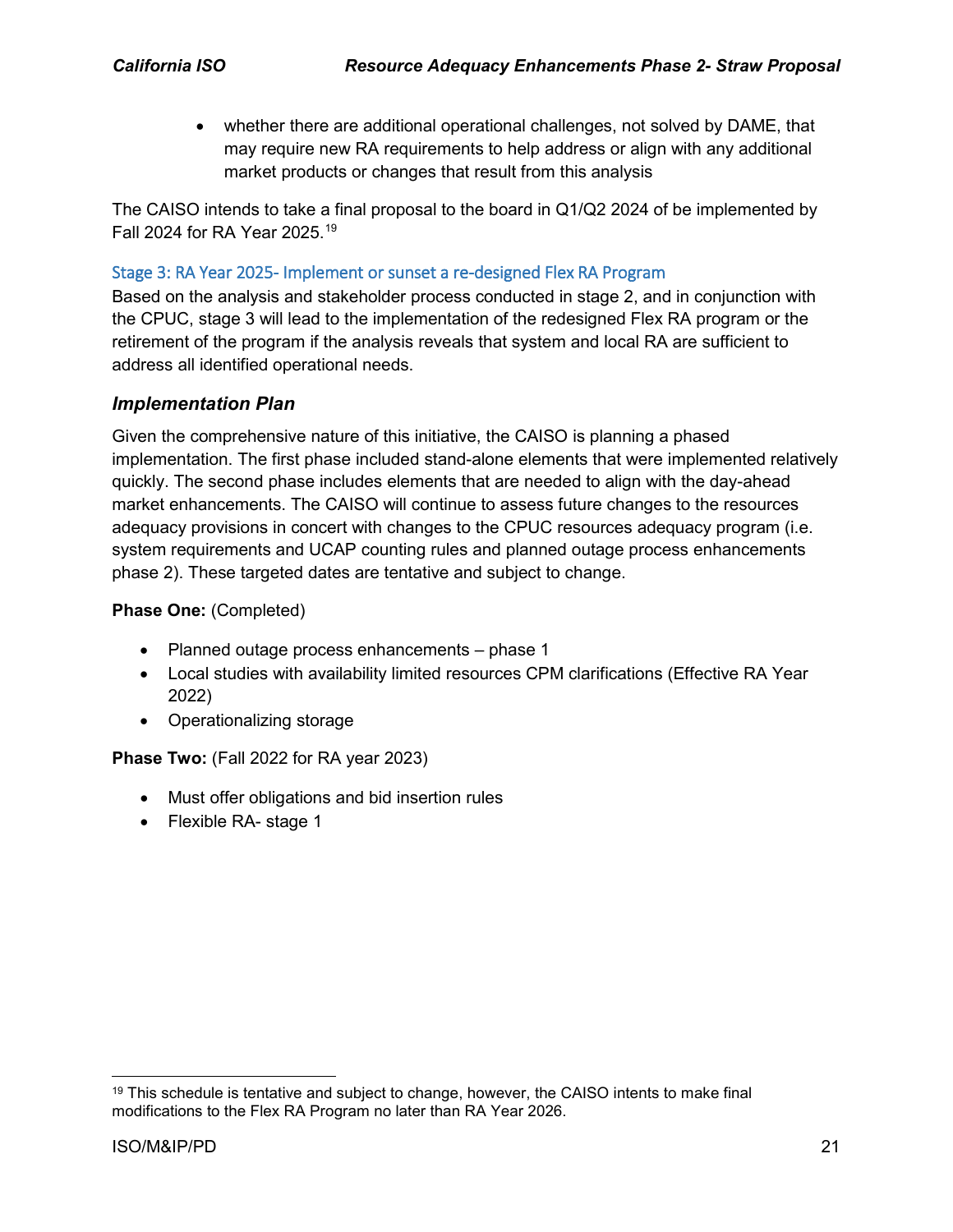# <span id="page-21-0"></span>**5 EIM Governing Body Role**

This initiative will consider changes to must offer obligations and bid insertion rules that would go to the Board of Governors for decision in February 2022. CAISO staff believes that the EIM Governing Body would have an advisory role with respect to the following proposed changes:

- Setting the resource adequacy must offer obligation for a storage resource to its full charge and discharge capability; and
- Inserting bids for resource adequacy use-limited resources and conditionally available resources.

The role of the EIM Governing Body with respect to policy initiatives changed on September 23, 2021, when the Board of Governors adopted revisions to the corporate bylaws and the Charter for EIM Governance to implement the Governance Review Committee's Part Two Proposal. Under the new rules, the Board and the EIM Governing Body have joint authority over any proposal to change or establish any CAISO tariff rule(s) applicable to the EIM Entity balancing authority areas, EIM Entities, or other market participants within the EIM Entity balancing authority areas, in their capacity as participants in EIM. This scope excludes from joint authority, without limitation, any proposals to change or establish tariff rule(s) applicable only to the CAISO balancing authority area or to the CAISO-controlled grid.

Charter for EIM Governance § 2.2.1 None of the tariff rule changes currently contemplated in this initiative would be "applicable to EIM Entity balancing authority areas, EIM Entities, or other market participants within EIM Entity balancing authority areas, in their capacity as participants in EIM." Instead, the proposed tariff rules would be applicable "only to the CAISO balancing authority area or to the CAISO-controlled grid." Accordingly, the matters scheduled for approval in February 2022 fall outside the scope of joint authority.

However, the "EIM Governing Body may provide advisory input over proposals to change or establish tariff rules that would apply to the real-time market but are not within the scope of joint authority." Id. Because the elements of this initiative listed at the beginning of this section would apply to the real-time market, the EIM Governing Body has the option of providing advisory input to the Board about those changes.

The remaining changes fall outside the advisory role of the EIM Governing Body. This includes the proposed rules about use-limited resources, because those changes apply to the day-ahead market only. Moreover, some of the policies described in this initiative do not appear at this stage to require any amendments to the tariff, and thus would not require Board approval. They are a) use-limited resources should have the standard RA obligation, and submit outage tickets to show otherwise, b) RA resources must be available in real-time for exceptional dispatch, and c) that resource adequacy intermittent resources may not support certain exports. The EIM Governing Body would not have any decisional role with respect to these elements of the initiative.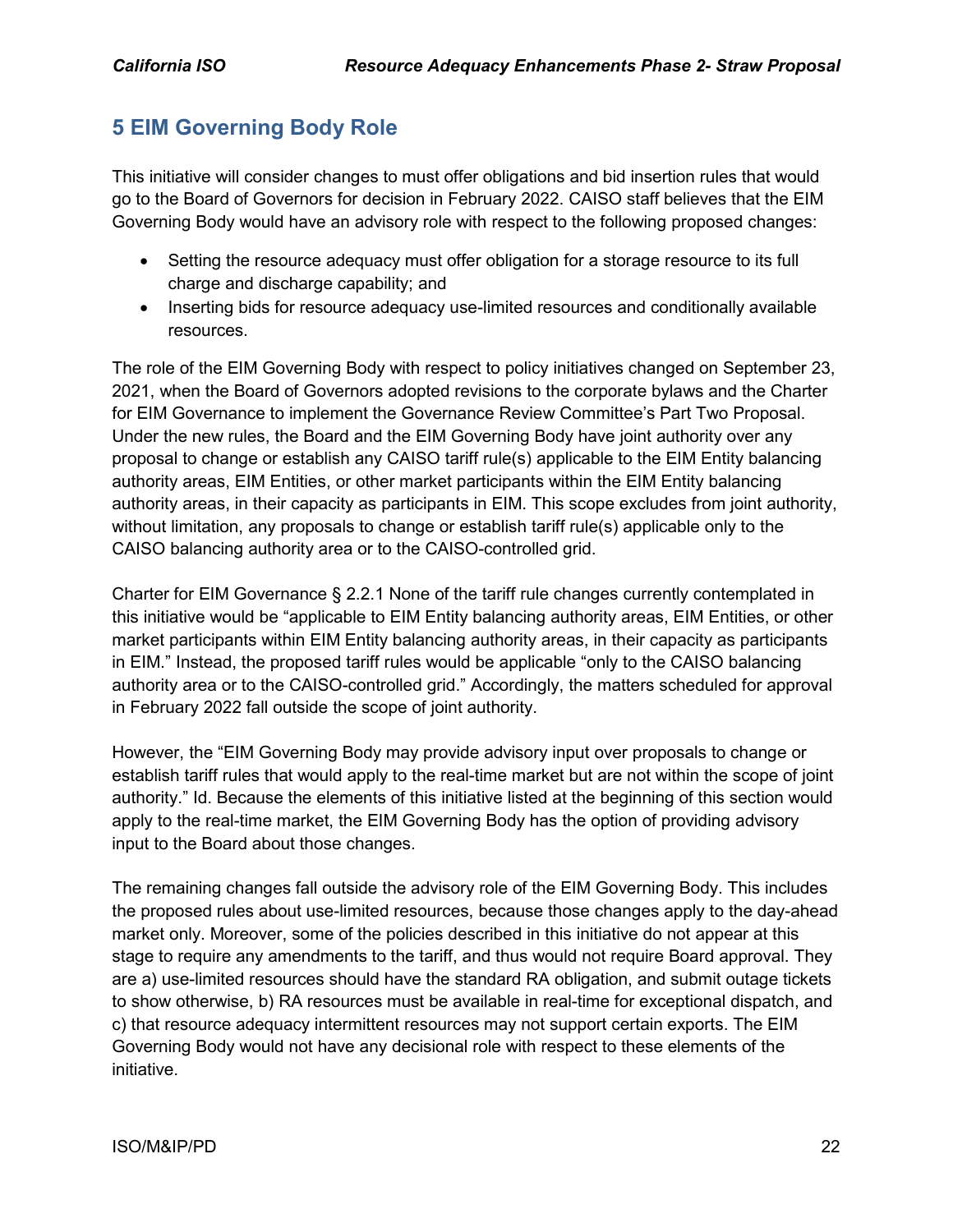This proposed classification reflects the current state of this initiative and may change as the stakeholder process moves ahead. Stakeholders are encouraged to submit a response to the EIM classification of this initiative as described above in their written comments, particularly if they have concerns or questions.

## <span id="page-22-0"></span>**6 Next Steps**

The CAISO will discuss this phase 2 straw proposal with stakeholders during a stakeholder meeting on October 12, 2021. Stakeholders are asked to submit written comments by October 26, 2021 through the commenting tool. A comment template will be posted on the CAISO's initiative webpage here:

[http://www.caiso.com/informed/Pages/StakeholderProcesses/ResourceAdequacyEnhancement](http://www.caiso.com/informed/Pages/StakeholderProcesses/ResourceAdequacyEnhancements.aspx) [s.aspx](http://www.caiso.com/informed/Pages/StakeholderProcesses/ResourceAdequacyEnhancements.aspx)

# <span id="page-22-1"></span>**7 Appendix**

# <span id="page-22-2"></span>7.1 Resource Adequacy Enhancements Principles and Objectives

#### **Principles**

#### **1. The resource adequacy framework must reflect the evolving needs of the grid**

As the fleet transitions to a decarbonized system where fuel backed resources are replaced with clean, variable, availability-limited, and/or energy-limited resources, traditional measures of resource adequacy must be revisited to include more than simply having sufficient capacity to meet peak demand. The RA products procured and the means to assess resource adequacy must be re-examined and refreshed to remain relevant. Any proposed changes must assure that RA accounting methods effectively evaluate the RA fleet's ability to meet the CAISO's operational and reliability needs all hours of the year. The evolving fleet is altering the CAISO's operational needs. As more variable supply and demand interconnects to the system, the CAISO requires resources that are more flexible and can quickly and flexibly respond to greater levels of supply and demand uncertainty. RA requirements and assessments must reflect the evolving needs of the grid and the RA framework must properly evaluate and value resources that can meet these evolving needs.

#### **2. RA counting rules should promote procurement of the most dependable, reliable, and effective resources**

Both RA and non-RA resources should be recognized and rewarded for being dependable and effective at supporting system reliability. If a non-RA resource has a higher availability and is more effective at relieving local constraints relative to other similar RA resources, then such information should be publicly available to enable load-serving entities (LSEs) to compare and contrast the best, most effective resources to meet their procurement needs. Having this information publicly available to load-serving entities will improve opportunities for the most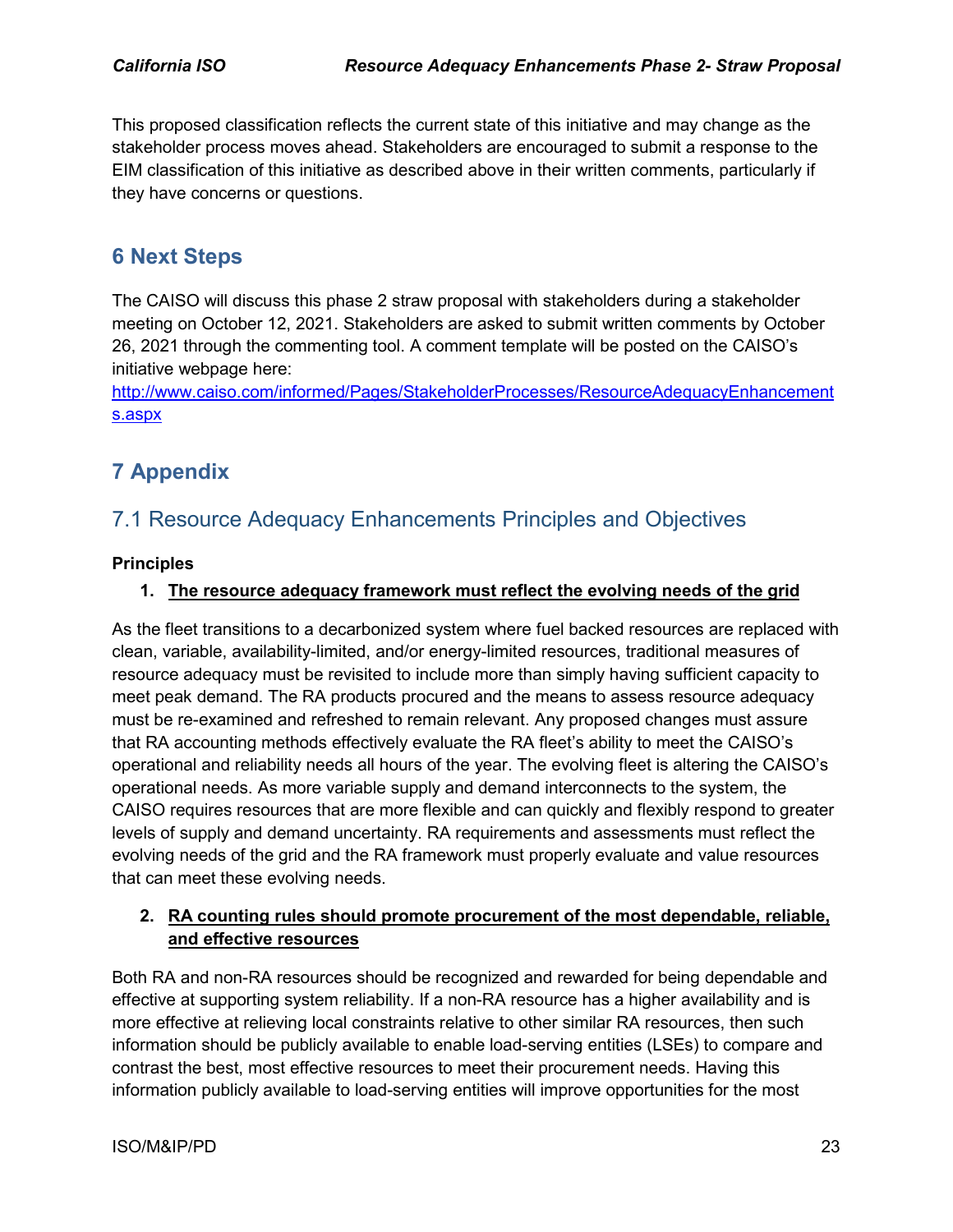dependable and effective resources to sell their capacity. Thus, in principle, RA counting rules should incentivize and ensure procurement of the most dependable, reliable, and effective resources.

#### **3. The RA program should incentivize showing all RA resources**

Modifications to the existing RA structure should encourage showing as much contracted RA capacity as possible and not create disincentives or barriers to showing excess RA capacity. Although it may be appropriate to apply additional incentive mechanisms for availability, CAISO must balance the impact that such incentives may have on an LSE's willingness to show all of its contracted RA capacity.

#### **4. LSE's RA resources must be capable of meeting its load requirements all hours of the year**

RA targets should be clear, easily understood and based on reasonably stable criteria applied uniformly across all LSEs. For example, to date, the CAISO has relied on a planning reserve margin that is met through a simple summation of the shown RA resources' NQC values. Most Local Regulatory Authorities (LRAs) set a planning reserve margin at fifteen percent above forecasted monthly peak demand. However, some LRAs have set lower planning reserve margins. It is not possible to determine if those LSEs with lower planning reserve margins impair the CAISO system without comparing the attributes of the underlying resources in LSE's portfolios, relative to resources' attributes in other portfolios. In other words, the simple summation of NQC values in a LSE's portfolio does not does not guarantee there will be adequate resources and does not assure an LSE can satisfy its load requirements all hours of the year. As California Public Utilities Code section 380 states, "Each load-serving entity shall maintain physical generating capacity and electrical demand response adequate to meet its load requirements, including, but not limited to, peak demand and planning and operating reserves (emphasis added)."[20](#page-23-0) In other words, resource adequacy also encompasses LSEs meeting their load requirements all hours of the year, not just meeting peak demand.

#### **Objectives**

In evaluating RA enhancements, CAISO has reviewed NQC rules, forced outage rules, adequacy assessments, and availability obligations and incentive provisions. These existing rules are inextricably linked and require a holistic review and discussion. This review includes considering assessing the reliability and dependability of resources based on forced outage rates. Incorporating forced outages into the CAISO's RA assessment will help inform which resources are most effective and reliable at helping California decarbonize its grid.

Based on the CAISO's review of best practices and the diverse stakeholder support for further exploration of these matters, CAISO is proposing a new resource adequacy framework to

<span id="page-23-0"></span> <sup>20</sup> California Public Utilities Code Section 380:

[http://leginfo.legislature.ca.gov/faces/codes\\_displayText.xhtml?lawCode=PUC&division=1.&title=&part=1.](http://leginfo.legislature.ca.gov/faces/codes_displayText.xhtml?lawCode=PUC&division=1.&title=&part=1.&chapter=2.3.&article=6.) [&chapter=2.3.&article=6.](http://leginfo.legislature.ca.gov/faces/codes_displayText.xhtml?lawCode=PUC&division=1.&title=&part=1.&chapter=2.3.&article=6.)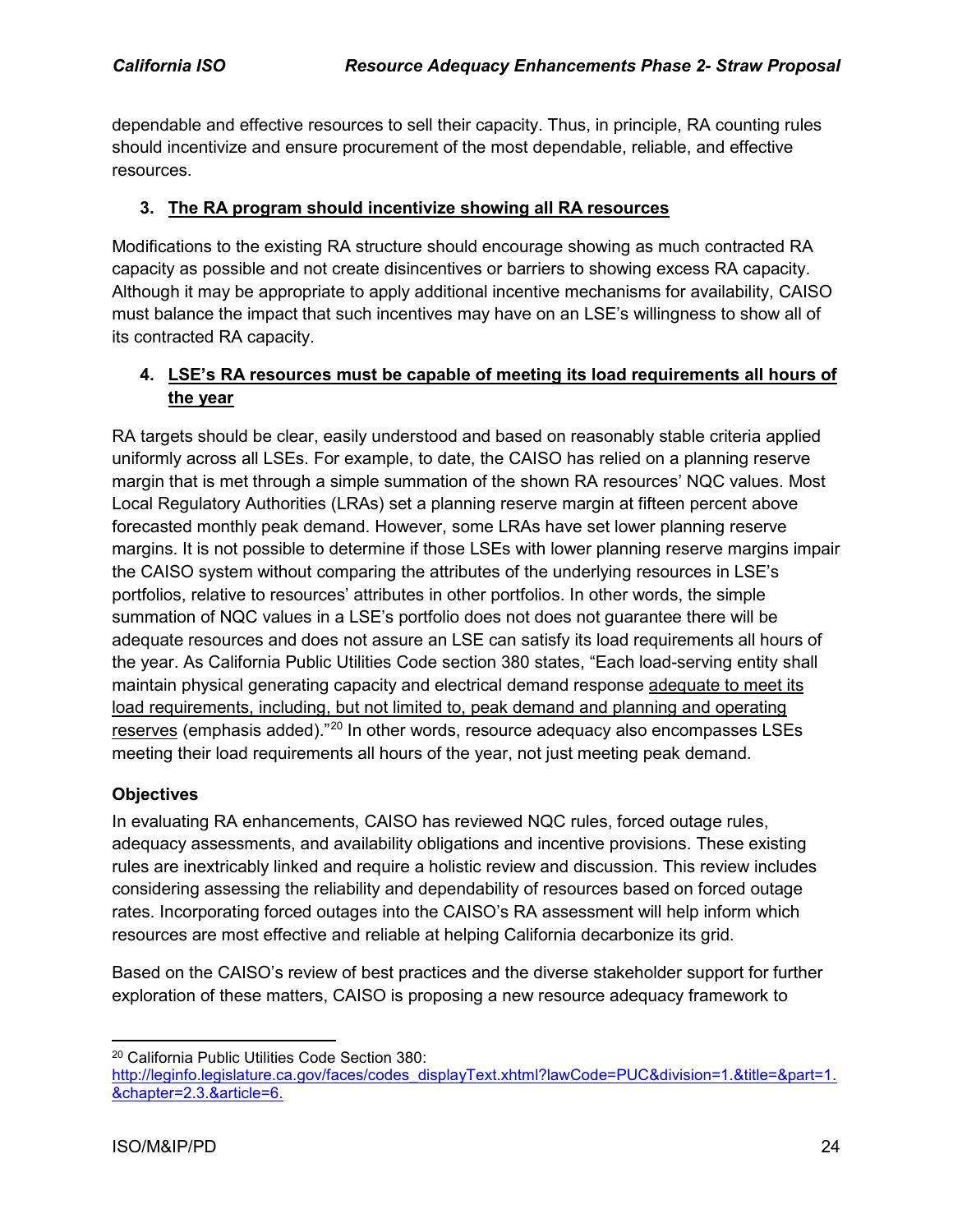assess the forced outage rates for resources and conduct RA adequacy assessments based on both the unforced capacity of resources and the RA portfolio's ability to ensure CAISO can serve load and meet reliability standards.

The CAISO's proposal seeks to remain aligned with the CPUC process. However, CAISO notes that solely relying on an installed-capacity-based planning reserve margin (PRM) as the basis for resource adequacy, as is the case today, is not sustainable into the future given the transforming grid and the new resource mix and its operational characteristics.

The CAISO must consider the express intent of the original legislated RA mandate: to ensure each load-serving entity maintains physical generating capacity and electrical demand response adequate to meet its load requirements. This is essential as California transitions to greater reliance on more variable, less predictable, and energy limited resources that may have sufficient capacity to meet a planning reserve margin, but may not have sufficient energy to meet reliability needs and load requirements all hours of the year. Given this growing concern, CAISO is proposing to develop a new resource adequacy test that will ensure there is sufficient capacity to not only meet both gross and net peak load needs, but, just as importantly, to ensure sufficient energy is available within the RA fleet to meet load requirements all hours of the year.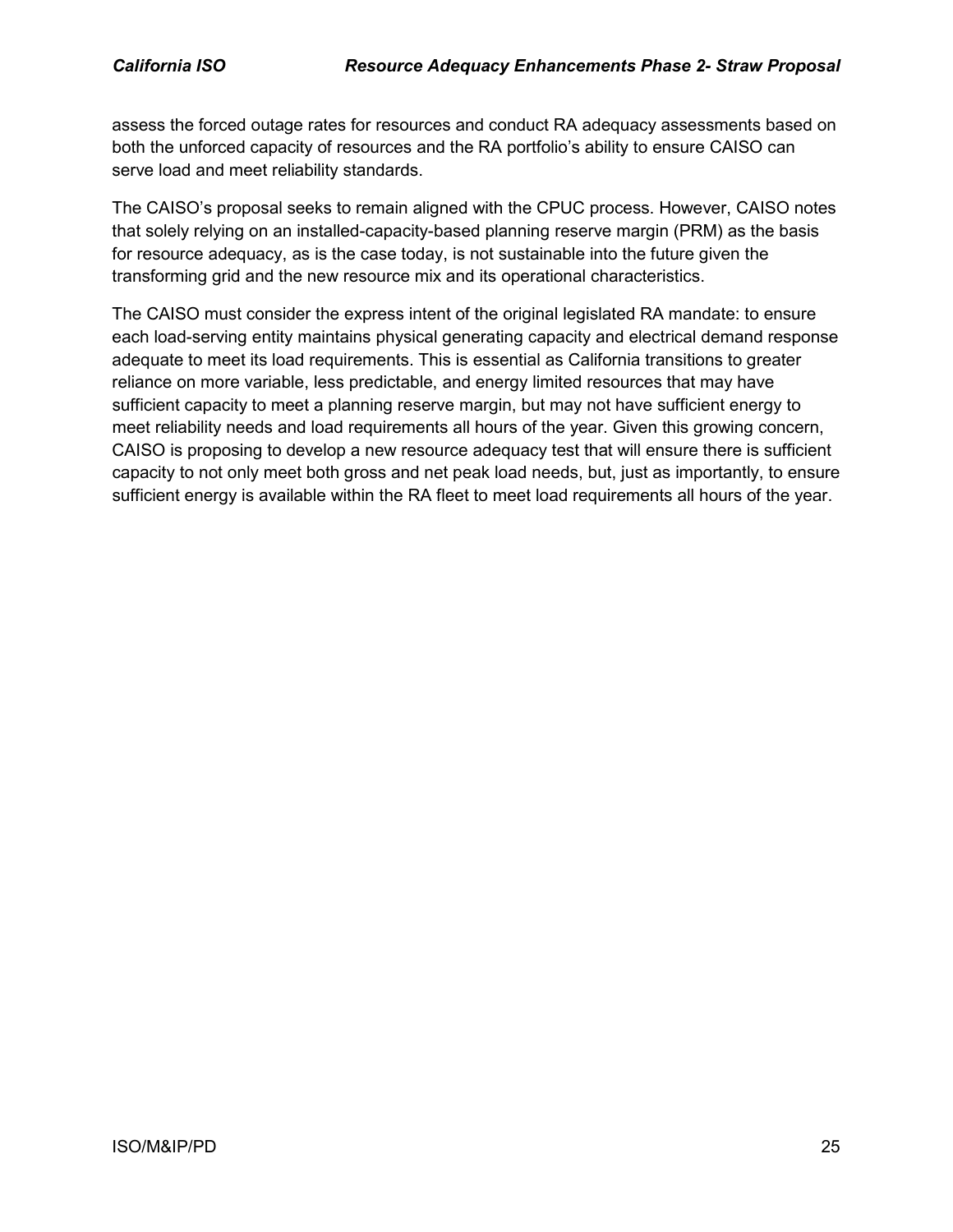# <span id="page-25-0"></span>7.2 Updates to Reliability Requirements Table 7.1.1 "Summary of Bidding Requirements for Resources Providing RA Capacity"

#### **Table 7.1.1 Summary of Bidding Requirements for Resources Providing RA Capacity[21](#page-25-1)**

|                                                                                                    | <b>Bidding Requirements</b>                                                                                                                                                  |                                                                                                                                                                                   |                                                                                                                                                                                                                                                                                                                                                                                                                                                               |                                                                               |  |
|----------------------------------------------------------------------------------------------------|------------------------------------------------------------------------------------------------------------------------------------------------------------------------------|-----------------------------------------------------------------------------------------------------------------------------------------------------------------------------------|---------------------------------------------------------------------------------------------------------------------------------------------------------------------------------------------------------------------------------------------------------------------------------------------------------------------------------------------------------------------------------------------------------------------------------------------------------------|-------------------------------------------------------------------------------|--|
| <b>Resource Type</b>                                                                               | <b>IFM</b>                                                                                                                                                                   | <b>RUC</b>                                                                                                                                                                        | <b>RTM</b>                                                                                                                                                                                                                                                                                                                                                                                                                                                    | <b>ISO Inserts</b><br>Required Bids <sup>1</sup>                              |  |
| <b>Generating Units</b><br>Including Pseudo<br>Ties<br>(other than Use-<br>Limited Resources)      | Economic Bids or Self-<br>Schedules are to be<br>submitted for all RA Capacity<br>for all hours of the month the<br>resource is physically<br>available (ISO Tariff 40.6.1). | \$0/MW RUC<br>Availability Bids are to<br>be submitted for all RA<br>Capacity for all hours<br>of the month the<br>resource is physically<br>available (ISO Tariff<br>$40.6.1$ ). | Economic Bids or Self-<br>Schedules are to be<br>submitted for any remaining<br>RA Capacity from resources<br>scheduled in IFM or RUC.<br>Economic Bids or Self-<br>Schedules are to be<br>submitted for all RA Capacity<br>from Short-Start and<br>Medium-Start Units not<br>scheduled in IFM (ISO Tariff<br>40.6.2). No RTM obligation<br>for Long-Start or Extremely<br>Long-Start units if not<br>scheduled in IFM. (ISO<br>Tariff, Section 40.6.2(c&d)). | Yes                                                                           |  |
| Dynamic,<br>Resource-Specific<br><b>System Resources</b><br>(other than Use-<br>Limited Resources) | Same bidding requirement<br>as above (ISO Tariff 40.6.1).                                                                                                                    | Same bidding<br>requirement as above<br>(ISO Tariff 40.6.1).                                                                                                                      | Same bidding requirement<br>as above (ISO Tariff 40.6.2,<br>$40.6.5.1$ ).                                                                                                                                                                                                                                                                                                                                                                                     | Yes                                                                           |  |
| Dynamic,<br>Non-Resource-<br>Specific System<br><b>Resources</b>                                   | Same bidding requirement<br>as above (ISO Tariff 40.6.1).                                                                                                                    | Same bidding<br>requirement as above<br>(ISO Tariff 40.6.1).                                                                                                                      | Same bidding requirement<br>as above (ISO Tariff 40.6.2,<br>$40.6.5.1$ ).                                                                                                                                                                                                                                                                                                                                                                                     | Yes                                                                           |  |
| Non-Dynamic,<br>Resource-Specific<br><b>System Resources</b><br>(i.e. unit-specific<br>imports)    | Same bidding requirement<br>as above (ISO Tariff 40.6.1).                                                                                                                    | Same bidding<br>requirement as above<br>(ISO Tariff 40.6.1,<br>$40.6.5$ ).                                                                                                        | Economic Bids or Self-<br>Schedules are to be<br>submitted for any remaining<br>RA Capacity from resources<br>scheduled in IFM or RUC.<br>No RTM Bids or Self-<br>Schedules are required for<br>resources not scheduled in<br>IFM or RUC (ISO Tariff<br>$40.6.2$ ).                                                                                                                                                                                           | Yes                                                                           |  |
| Non-Dynamic,                                                                                       | Economic Bids or Self-<br>Schedules are to be<br>submitted for all RA Capacity<br>consistent with inter-temporal                                                             | Same bidding<br>requirement as above.<br>(ISO Tariff 40.6.1,<br>$40.6.5$ ).                                                                                                       | Economic Bids or Self-<br>Schedules are to be<br>submitted for any remaining<br>RA Capacity from resources                                                                                                                                                                                                                                                                                                                                                    | The CAISO will<br>submit a Generated<br>Bid in the Day-<br>Ahead Market for a |  |

<span id="page-25-1"></span><sup>21</sup> For a more detailed description of CAISO's Reliability Requirements please see the Reliability Requirements BPM:

<https://bpmcm.caiso.com/Pages/BPMDetails.aspx?BPM=Reliability%20Requirements>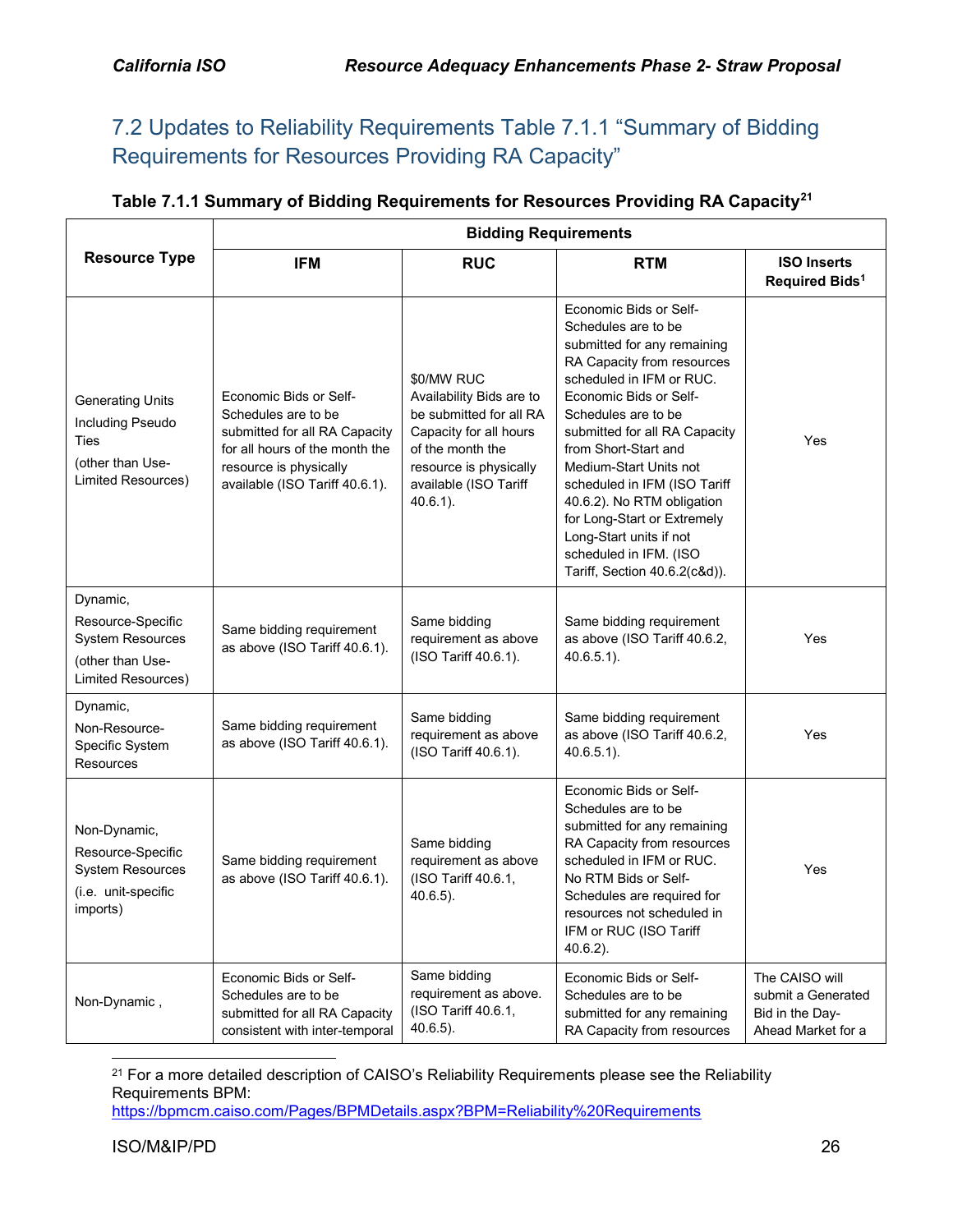|                                                                                             | <b>Bidding Requirements</b>                                                                                                                                                                                                                                                             |                                                                                                                                                                                   |                                                                                                                                                                                                                                                                                                                                                                                                                                                               |                                                                                                                                                                                                                                                                                                                                                                |  |
|---------------------------------------------------------------------------------------------|-----------------------------------------------------------------------------------------------------------------------------------------------------------------------------------------------------------------------------------------------------------------------------------------|-----------------------------------------------------------------------------------------------------------------------------------------------------------------------------------|---------------------------------------------------------------------------------------------------------------------------------------------------------------------------------------------------------------------------------------------------------------------------------------------------------------------------------------------------------------------------------------------------------------------------------------------------------------|----------------------------------------------------------------------------------------------------------------------------------------------------------------------------------------------------------------------------------------------------------------------------------------------------------------------------------------------------------------|--|
| <b>Resource Type</b>                                                                        | <b>IFM</b>                                                                                                                                                                                                                                                                              | <b>RUC</b>                                                                                                                                                                        | <b>RTM</b>                                                                                                                                                                                                                                                                                                                                                                                                                                                    | <b>ISO Inserts</b><br>Required Bids <sup>1</sup>                                                                                                                                                                                                                                                                                                               |  |
| Non-Resource-<br>Specific System<br><b>Resources</b><br>(i.e. non-unit-specific<br>imports) | constraints such as multi-<br>hour run blocks or<br>contractual limitations (e.g. 6<br>X 16). (ISO Tariff 40.6.1,<br>40.6.8.1, 40.8.1.12.2).<br>Economic Bids or Self-<br>Schedules must be<br>submitted under the<br>Resource ID registered as an<br>RA Resource on RA Supply<br>Plan. | <b>RUC Availability Bids</b><br>must be submitted<br>under the Resource ID<br>registered as an RA<br>Resource on RA<br>Supply Plan.                                               | scheduled in IFM or RUC.<br>No RTM Bids or Self-<br>Schedules are required for<br>resources not scheduled in<br>IFM or RUC (ISO Tariff<br>$40.6.2$ ).                                                                                                                                                                                                                                                                                                         | non-Resource<br>Specific System<br>Resource in each<br>RAAIM assessment<br>hour, to the extent<br>that the resource<br>provides Resource<br><b>Adequacy Capacity</b><br>subject to the<br>requirements of<br>Sections 40.6.1 or<br>40.6.2 and does not<br>submit an outage<br>request or Bid for the<br>entire amount of that<br>Resource Adequacy<br>Capacity |  |
| Use-Limited<br>Resources                                                                    | Economic Bids or Self-<br>Schedules are to be<br>submitted for all RA Capacity<br>for all hours of the month the<br>resource is physically<br>available (ISO Tariff 40.6.1).                                                                                                            | \$0/MW RUC<br>Availability Bids are to<br>be submitted for all RA<br>Capacity for all hours<br>of the month the<br>resource is physically<br>available (ISO Tariff<br>$40.6.1$ ). | Economic Bids or Self-<br>Schedules are to be<br>submitted for any remaining<br>RA Capacity from resources<br>scheduled in IFM or RUC.<br>Economic Bids or Self-<br>Schedules are to be<br>submitted for all RA Capacity<br>from Short-Start and<br>Medium-Start Units not<br>scheduled in IFM (ISO Tariff<br>40.6.2, 40.6.3).                                                                                                                                | Yes                                                                                                                                                                                                                                                                                                                                                            |  |
| Hydro Units (without<br>qualifying use limits<br>that are not Run-of-<br>River)             | Economic Bids or Self-<br>Schedules are to be<br>submitted for all RA Capacity<br>for all hours of the month the<br>resource is physically<br>available (ISO Tariff 40.6.1).                                                                                                            | No requirement to<br>submit RUC<br>Availability Bids but<br>any bids submitted<br>must be for \$0. (ISO<br>Tariff 40.6.4.2).                                                      | Economic Bids or Self-<br>Schedules are to be<br>submitted for any remaining<br>RA Capacity from resources<br>scheduled in IFM or RUC.<br>Economic Bids or Self-<br>Schedules are to be<br>submitted for all RA Capacity<br>from Short-Start and<br>Medium-Start Units not<br>scheduled in IFM (ISO Tariff<br>40.6.2). No RTM obligation<br>for Long-Start or Extremely<br>Long-Start units if not<br>scheduled in IFM. (ISO<br>Tariff, Section 40.6.2(c&d)). | No                                                                                                                                                                                                                                                                                                                                                             |  |
| Pumping Load<br>(without qualifying<br>use limits)                                          | Economic Bids or Self-<br>Schedules are to be<br>submitted for all RA Capacity<br>for all hours of the month the                                                                                                                                                                        | No requirement to<br>submit RUC<br>Availability Bids but<br>any bids submitted                                                                                                    | Economic Bids or Self-<br>Schedules are to be<br>submitted for any remaining<br>RA Capacity from resources<br>scheduled in IFM or RUC.<br>Economic Bids or Self-                                                                                                                                                                                                                                                                                              | No                                                                                                                                                                                                                                                                                                                                                             |  |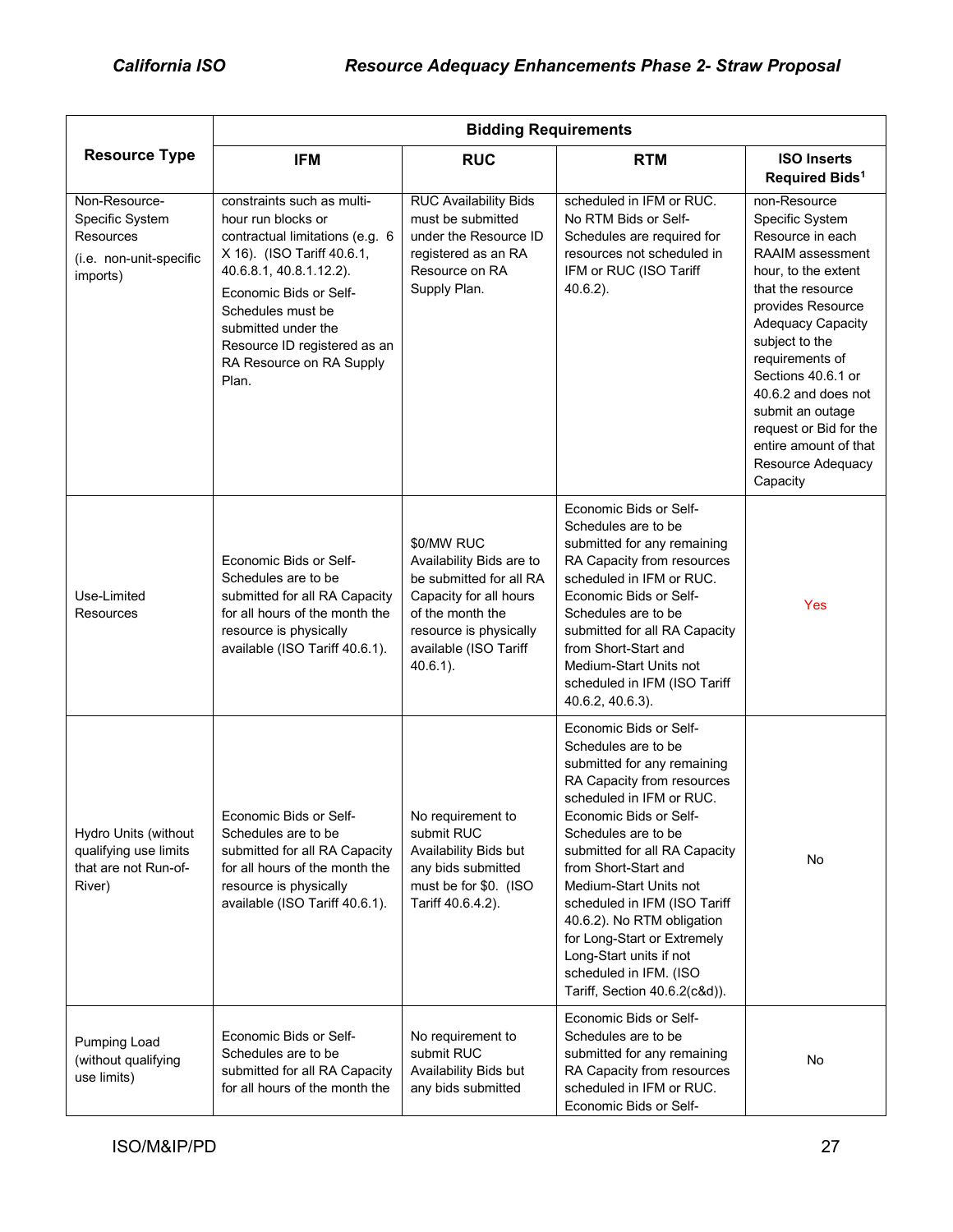|                                                                               | <b>Bidding Requirements</b>                                                                                                                                                                                                                                                                                                                                         |                                                                                                                                                                                                                                                                                             |                                                                                                                                                                                                                                                                                                                                                                                                                                                                                                                                |                                                  |  |
|-------------------------------------------------------------------------------|---------------------------------------------------------------------------------------------------------------------------------------------------------------------------------------------------------------------------------------------------------------------------------------------------------------------------------------------------------------------|---------------------------------------------------------------------------------------------------------------------------------------------------------------------------------------------------------------------------------------------------------------------------------------------|--------------------------------------------------------------------------------------------------------------------------------------------------------------------------------------------------------------------------------------------------------------------------------------------------------------------------------------------------------------------------------------------------------------------------------------------------------------------------------------------------------------------------------|--------------------------------------------------|--|
| <b>Resource Type</b>                                                          | <b>IFM</b>                                                                                                                                                                                                                                                                                                                                                          | <b>RUC</b>                                                                                                                                                                                                                                                                                  | <b>RTM</b>                                                                                                                                                                                                                                                                                                                                                                                                                                                                                                                     | <b>ISO Inserts</b><br>Required Bids <sup>1</sup> |  |
|                                                                               | resource is physically<br>available (ISO Tariff 40.6.1).<br>Participating load that is<br>pumping load shall submit<br><b>Economic Bids for Energy</b><br>and/or a Submission to Self-<br>Provide Ancillary Services in<br>the Day-Ahead Market for its<br>Resource Adequacy<br>Capacity that is certified to<br>provide Non-Spinning<br>Reserve Ancillary Service. | must be for \$0. (ISO<br>Tariff 40.6.4.2).                                                                                                                                                                                                                                                  | Schedules are to be<br>submitted for all RA Capacity<br>from Short-Start and<br>Medium-Start Units not<br>scheduled in IFM (ISO Tariff<br>40.6.2). No RTM obligation<br>for Long-Start or Extremely<br>Long-Start units if not<br>scheduled in IFM. (ISO<br>Tariff, Section 40.6.2(c&d)).<br>Participating load that is<br>pumping load shall submit<br>Economic Bids in the Real-<br>Time Market for its Non-<br><b>Spinning Reserve Capacity</b><br>that receives an Ancillary<br>Service Award in the Day-<br>Ahead Market. |                                                  |  |
| Non-Dispatch able<br>Resources (without<br>qualifying use limits)             | Economic Bids or Self-<br>Schedules are to be<br>submitted for all RA Capacity<br>for all hours of the month the<br>resource is physically<br>available (ISO Tariff 40.6.1).                                                                                                                                                                                        | \$0/MW RUC<br>Availability Bids are to<br>be submitted for all RA<br>Capacity for all hours<br>of the month the<br>resource is physically<br>available (ISO Tariff<br>$40.6.1$ ).                                                                                                           | Economic Bids or Self-<br>Schedules are to be<br>submitted for any remaining<br>RA Capacity from resources<br>scheduled in IFM or RUC.<br>Economic Bids or Self-<br>Schedules are to be<br>submitted for all RA Capacity<br>from Short-Start and<br>Medium-Start Units not<br>scheduled in IFM (ISO Tariff<br>40.6.2). No RTM obligation<br>for Long-Start or Extremely<br>Long-Start units if not<br>scheduled in IFM. (ISO<br>Tariff, Section 40.6.2(c&d)).                                                                  | No                                               |  |
| Conditionally-<br><b>Available Resources</b><br>and Run-of-River<br>Resources | Economic Bids or Self-<br>Schedules are to be<br>submitted for all expected<br>available energy or their<br>expected as-available energy<br>up to RA Capacity quantity<br>(ISO Tariff 40.6.4.1).                                                                                                                                                                    | \$0/MW RUC<br>Availability Bids are to<br>be submitted for all RA<br>Capacity for all hours<br>of the month the<br>resource is physically<br>available. No<br>requirement to submit<br><b>RUC Availability Bids</b><br>but any bids submitted<br>must be for \$0. (ISO<br>Tariff 40.6.4.2). | Economic Bids or Self-<br>Schedules are to be<br>submitted for all expected<br>available energy or their<br>expected as-available<br>energy, up to remaining RA<br>Capacity (ISO Tariff<br>40.6.4.1). No RTM<br>obligation for Long-Start or<br><b>Extremely Long-Start units</b><br>that are also Conditionally-<br>Available Resources. (ISO<br>Tariff, Section 40.6.2(c&d))                                                                                                                                                 | Yes                                              |  |
| Regulatory must take<br>generation (RMT)                                      | Economic Bids or Self-<br>Schedules are to be<br>submitted for all RA Capacity                                                                                                                                                                                                                                                                                      | No RUC Availability<br>Bids required but any<br>such bids submitted                                                                                                                                                                                                                         | Economic Bids or Self-<br>Schedules are to be<br>submitted for any remaining                                                                                                                                                                                                                                                                                                                                                                                                                                                   | No                                               |  |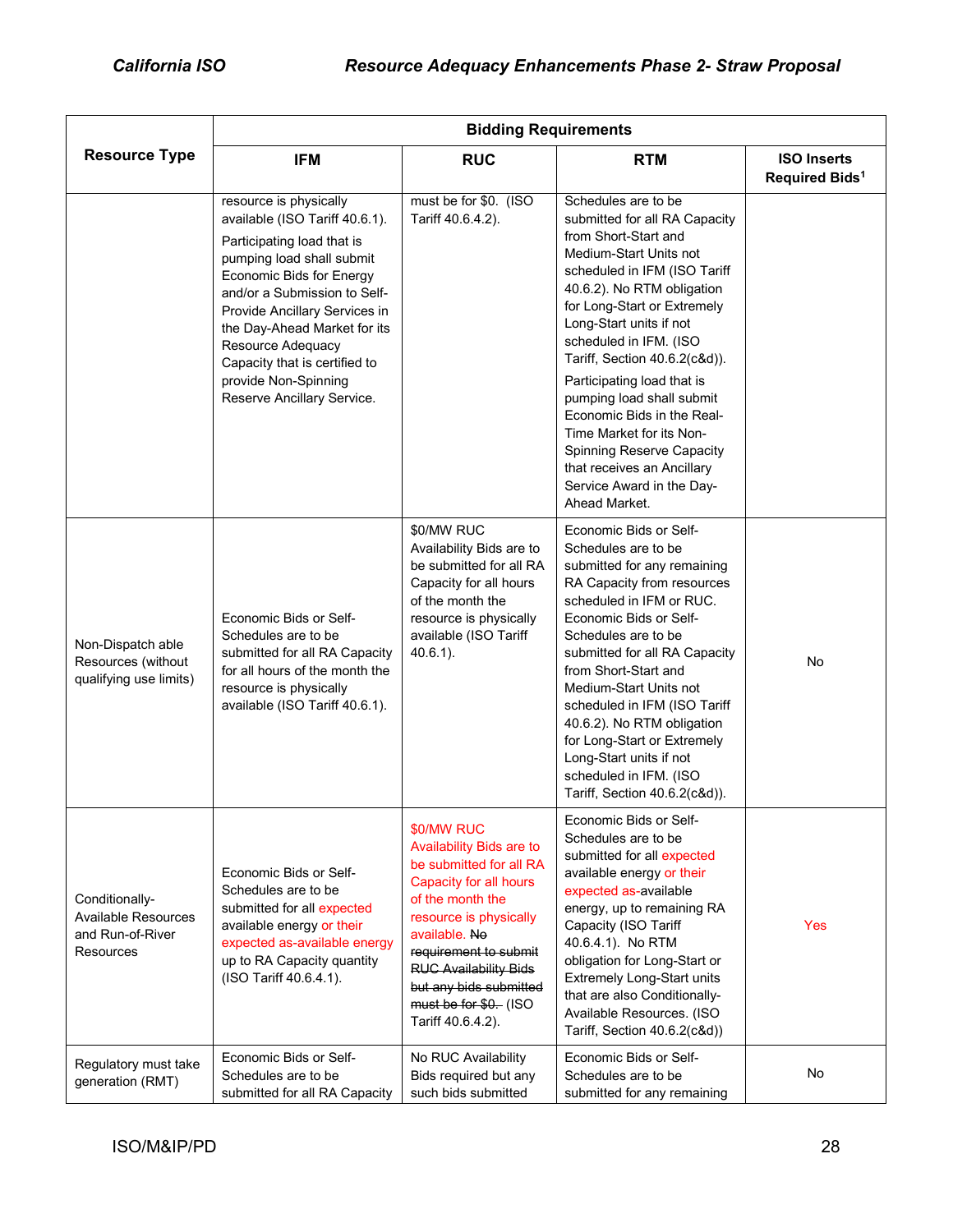|                                                                  | <b>Bidding Requirements</b>                                                                                                                                                                                                                                                             |                                                                                                                                                                                                                                                                                               |                                                                                                                                                                                                                                                                                                                                                                                                            |                                                          |  |
|------------------------------------------------------------------|-----------------------------------------------------------------------------------------------------------------------------------------------------------------------------------------------------------------------------------------------------------------------------------------|-----------------------------------------------------------------------------------------------------------------------------------------------------------------------------------------------------------------------------------------------------------------------------------------------|------------------------------------------------------------------------------------------------------------------------------------------------------------------------------------------------------------------------------------------------------------------------------------------------------------------------------------------------------------------------------------------------------------|----------------------------------------------------------|--|
| <b>Resource Type</b>                                             | <b>IFM</b>                                                                                                                                                                                                                                                                              | <b>RUC</b>                                                                                                                                                                                                                                                                                    | <b>RTM</b>                                                                                                                                                                                                                                                                                                                                                                                                 | <b>ISO Inserts</b><br>Required Bids <sup>1</sup>         |  |
|                                                                  | for all hours of the month the<br>resource is physically<br>available (ISO Tariff 40.6.1).                                                                                                                                                                                              | must be \$0/MW RUC<br>Availability Bids (ISO<br>Tariff 40.6.4.2).                                                                                                                                                                                                                             | RA Capacity from resources<br>scheduled in IFM or RUC.<br>Economic Bids or Self-<br>Schedules are to be<br>submitted for all RA Capacity<br>from Short-Start Units not<br>scheduled in IFM (ISO Tariff<br>$40.6.2$ ).                                                                                                                                                                                      |                                                          |  |
| Eligible intermittent<br>resource (EIR)                          | Any Eligible Intermittent<br>Resource that provides<br>Resource Adequacy<br>Capacity may, but is not<br>required to, submit Bids in<br>the Day-Ahead Market.<br>(ISO Tariff, 40.6.4.1)                                                                                                  | No RUC Availability<br>Bids required but any<br>such bids submitted<br>must be \$0/MW RUC<br>Availability Bids (ISO<br>Tariff 40.6.4.2).                                                                                                                                                      | Must be available consistent<br>with the resources forecast<br>for RA Capacity.<br>The energy from these<br>resources above the NQC<br>value cannot be used to<br>support an export from non-<br>RA capacity.                                                                                                                                                                                              | No                                                       |  |
| <b>Distributed Energy</b><br>Resources (Single<br>resource Type) | Economic Bids or Self-<br>Schedules are to be<br>submitted for all RA Capacity<br>for all hours of the month the<br>resource is physically<br>available.<br>If the resource is using the<br>NGR LESR model, this<br>includes the charge and<br>discharge portion of the RA<br>capacity. | Economic Bids or Self-<br>Schedules are to be<br>submitted for all RA<br>Capacity for all hours<br>of the month the<br>resource is physically<br>available.<br>If the resource is using<br>the NGR LESR model,<br>this includes the<br>charge and discharge<br>portion of the RA<br>capacity. | Economic Bids or Self-<br>Schedules are to be<br>submitted for any remaining<br>RA Capacity from resources<br>scheduled in IFM or RUC.<br>Economic Bids or Self-<br>Schedules are to be<br>submitted for all RA Capacity<br>from Short-Start Units not<br>scheduled in IFM.<br>If the resource is using the<br>NGR LESR model, this<br>includes the charge and<br>discharge portion of the RA<br>capacity. | Yes                                                      |  |
| <b>Distributed Energy</b><br><b>Resources</b>                    | Same as resources type for<br>grid connected resource.                                                                                                                                                                                                                                  | Same as resources<br>type for grid connected<br>resource.                                                                                                                                                                                                                                     | Same as resources type for<br>grid connected resource.                                                                                                                                                                                                                                                                                                                                                     | Same as resource<br>type for grid<br>connected resource. |  |
| Non-generator<br>resource (Non-REM)                              | Economic Bids or Self-<br>Schedules are to be<br>submitted for all RA Capacity<br>(inclusive of the charge and<br>discharge capacity) for all<br>hours of the month the<br>resource is physically<br>available.                                                                         | \$0/MW RUC<br>Availability Bids are to<br>be submitted for all RA<br>Capacity (inclusive of<br>the charge and<br>discharge capacity) for<br>all hours of the month<br>the resource is<br>physically available.                                                                                | Economic Bids or Self-<br>Schedules are to be<br>submitted for any remaining<br>RA Capacity (inclusive of the<br>charge and discharge<br>capacity) from resources<br>scheduled in IFM or RUC.<br>Economic Bids or Self-<br>Schedules are to be                                                                                                                                                             | Yes                                                      |  |